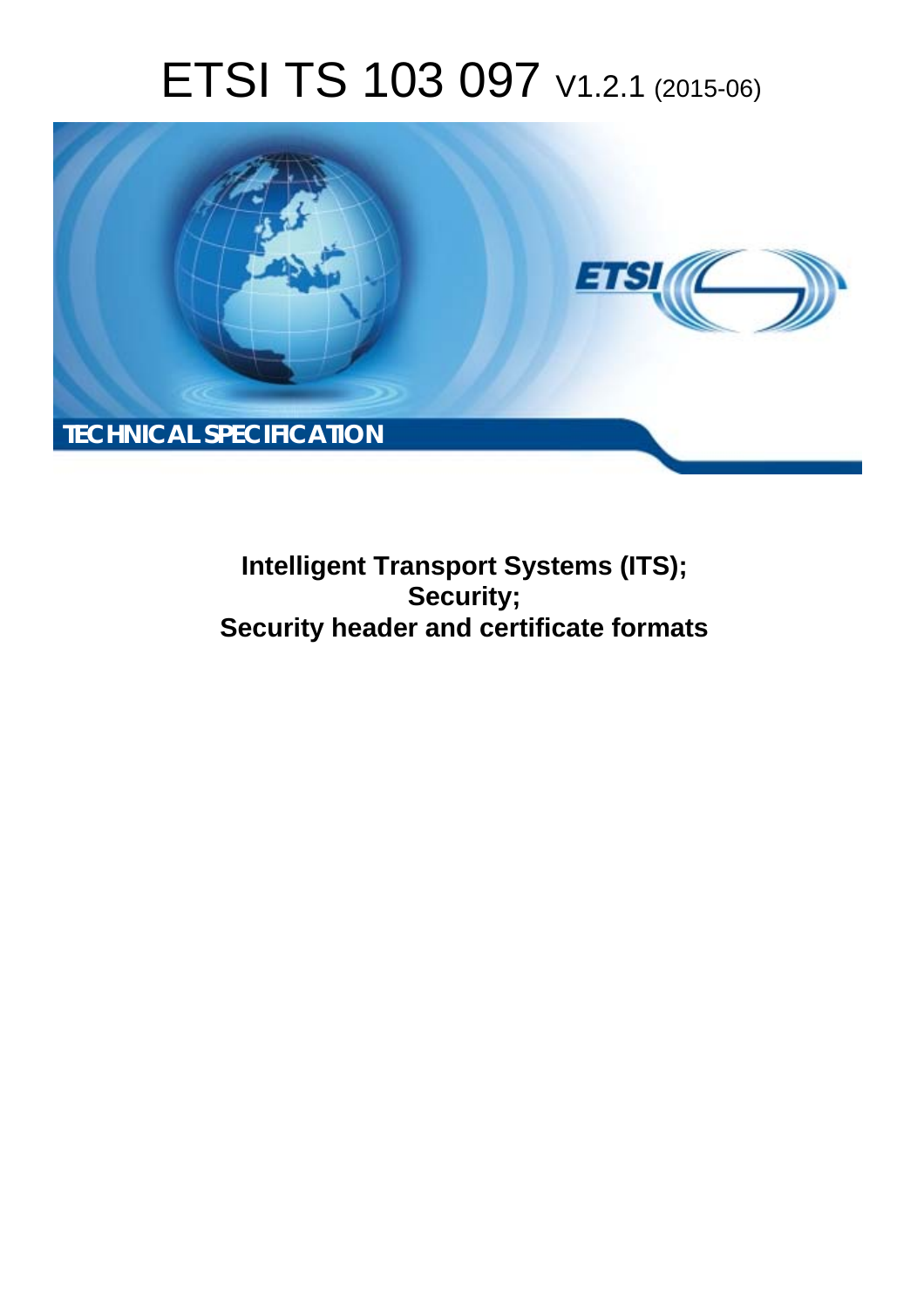Reference RTS/ITS-00531

Keywords

ITS, privacy, protocol, security

#### *ETSI*

#### 650 Route des Lucioles F-06921 Sophia Antipolis Cedex - FRANCE

Tel.: +33 4 92 94 42 00 Fax: +33 4 93 65 47 16

Siret N° 348 623 562 00017 - NAF 742 C Association à but non lucratif enregistrée à la Sous-Préfecture de Grasse (06) N° 7803/88

#### *Important notice*

The present document can be downloaded from: <http://www.etsi.org/standards-search>

The present document may be made available in electronic versions and/or in print. The content of any electronic and/or print versions of the present document shall not be modified without the prior written authorization of ETSI. In case of any existing or perceived difference in contents between such versions and/or in print, the only prevailing document is the print of the Portable Document Format (PDF) version kept on a specific network drive within ETSI Secretariat.

Users of the present document should be aware that the document may be subject to revision or change of status. Information on the current status of this and other ETSI documents is available at <http://portal.etsi.org/tb/status/status.asp>

If you find errors in the present document, please send your comment to one of the following services: <https://portal.etsi.org/People/CommiteeSupportStaff.aspx>

#### *Copyright Notification*

No part may be reproduced or utilized in any form or by any means, electronic or mechanical, including photocopying and microfilm except as authorized by written permission of ETSI.

The content of the PDF version shall not be modified without the written authorization of ETSI. The copyright and the foregoing restriction extend to reproduction in all media.

> © European Telecommunications Standards Institute 2015. All rights reserved.

**DECT**TM, **PLUGTESTS**TM, **UMTS**TM and the ETSI logo are Trade Marks of ETSI registered for the benefit of its Members. **3GPP**TM and **LTE**™ are Trade Marks of ETSI registered for the benefit of its Members and of the 3GPP Organizational Partners.

**GSM**® and the GSM logo are Trade Marks registered and owned by the GSM Association.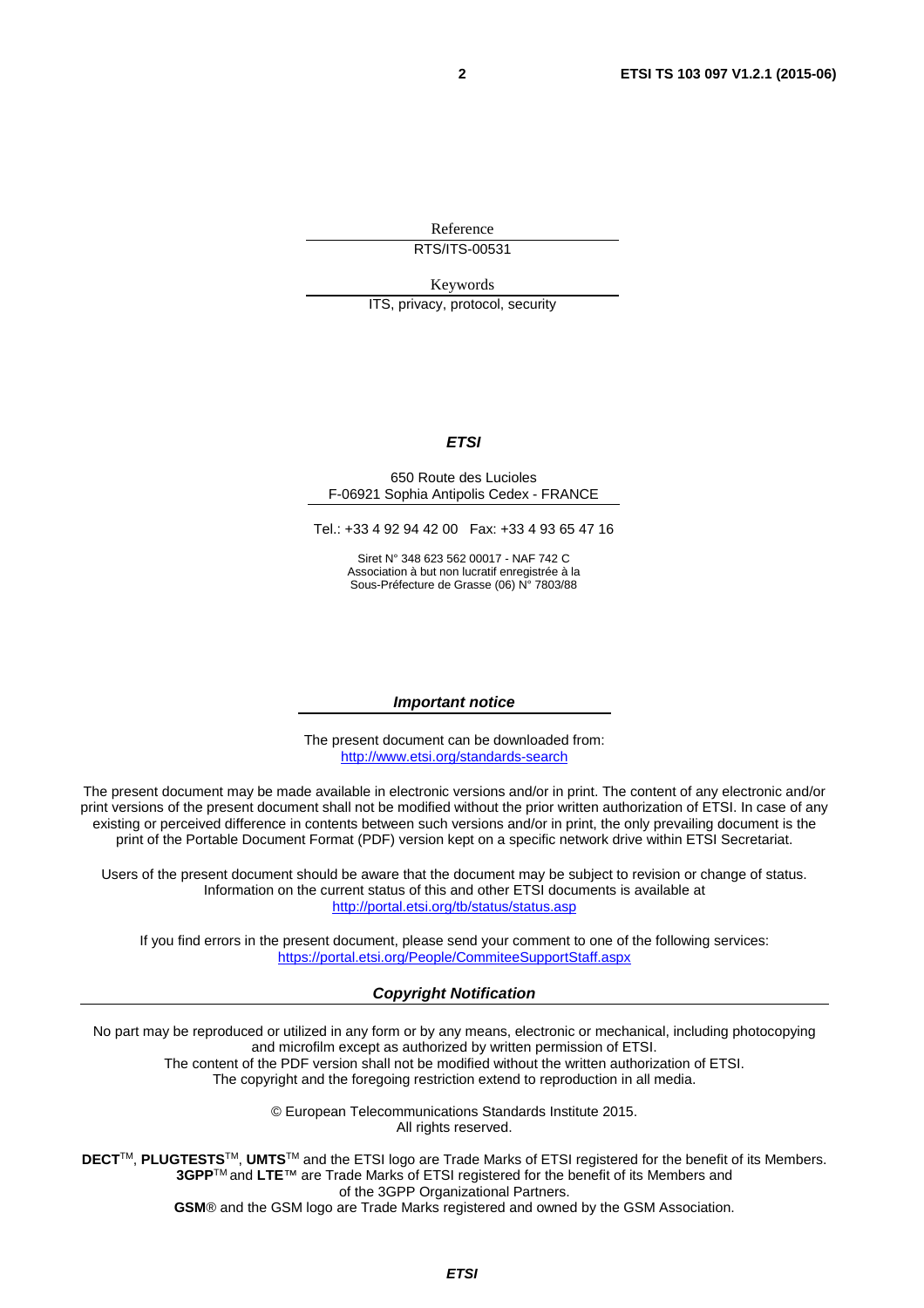# Contents

| 1                |  |
|------------------|--|
| 2                |  |
| 2.1              |  |
| 2.2              |  |
| 3                |  |
| 3.1              |  |
| 3.2              |  |
| 4                |  |
| 4.1              |  |
| 4.2              |  |
| 4.2.1            |  |
| 4.2.2            |  |
| 4.2.3            |  |
| 4.2.4            |  |
| 4.2.5            |  |
| 4.2.6            |  |
| 4.2.7            |  |
| 4.2.8            |  |
| 4.2.9            |  |
| 4.2.10           |  |
| 4.2.11           |  |
| 4.2.12           |  |
| 4.2.13           |  |
| 4.2.14<br>4.2.15 |  |
| 4.2.16           |  |
| 4.2.17           |  |
| 4.2.18           |  |
| 4.2.19           |  |
| 4.2.20           |  |
| 4.2.21           |  |
| 4.2.22           |  |
| 4.2.23           |  |
| 4.2.24           |  |
| 4.2.25           |  |
| 4.2.26           |  |
| 5                |  |
| 5.1              |  |
| 5.2              |  |
| 5.3              |  |
| 5.4              |  |
| 5.5              |  |
| 5.6              |  |
| 5.7              |  |
| 5.8              |  |
| 5.9              |  |
| 6                |  |
| 6.1              |  |
| 6.2              |  |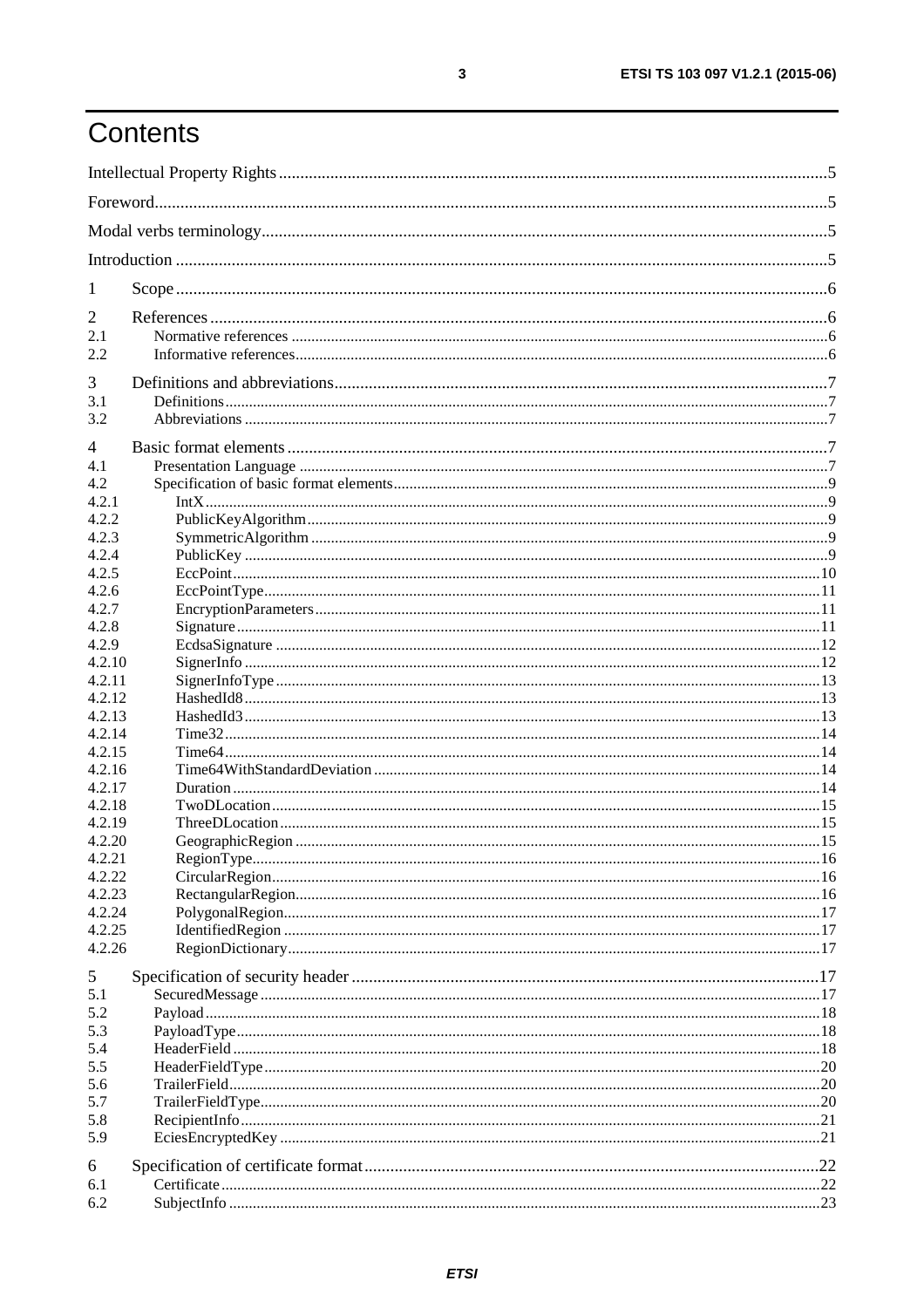| 6.4    |                               |  |
|--------|-------------------------------|--|
| 6.5    |                               |  |
| 6.6    |                               |  |
| 6.7    |                               |  |
| 6.8    |                               |  |
| 6.9    |                               |  |
| $\tau$ |                               |  |
| 7.1    |                               |  |
| 7.2    |                               |  |
| 7.3    |                               |  |
| 7.4    |                               |  |
| 7.4.1  |                               |  |
| 7.4.2  |                               |  |
| 7.4.3  |                               |  |
| 7.4.4  |                               |  |
|        | <b>Annex A (informative):</b> |  |
| A.1    |                               |  |
| A.2    |                               |  |
|        | <b>Annex B</b> (informative): |  |
|        |                               |  |

 $\overline{\mathbf{4}}$ 

6.3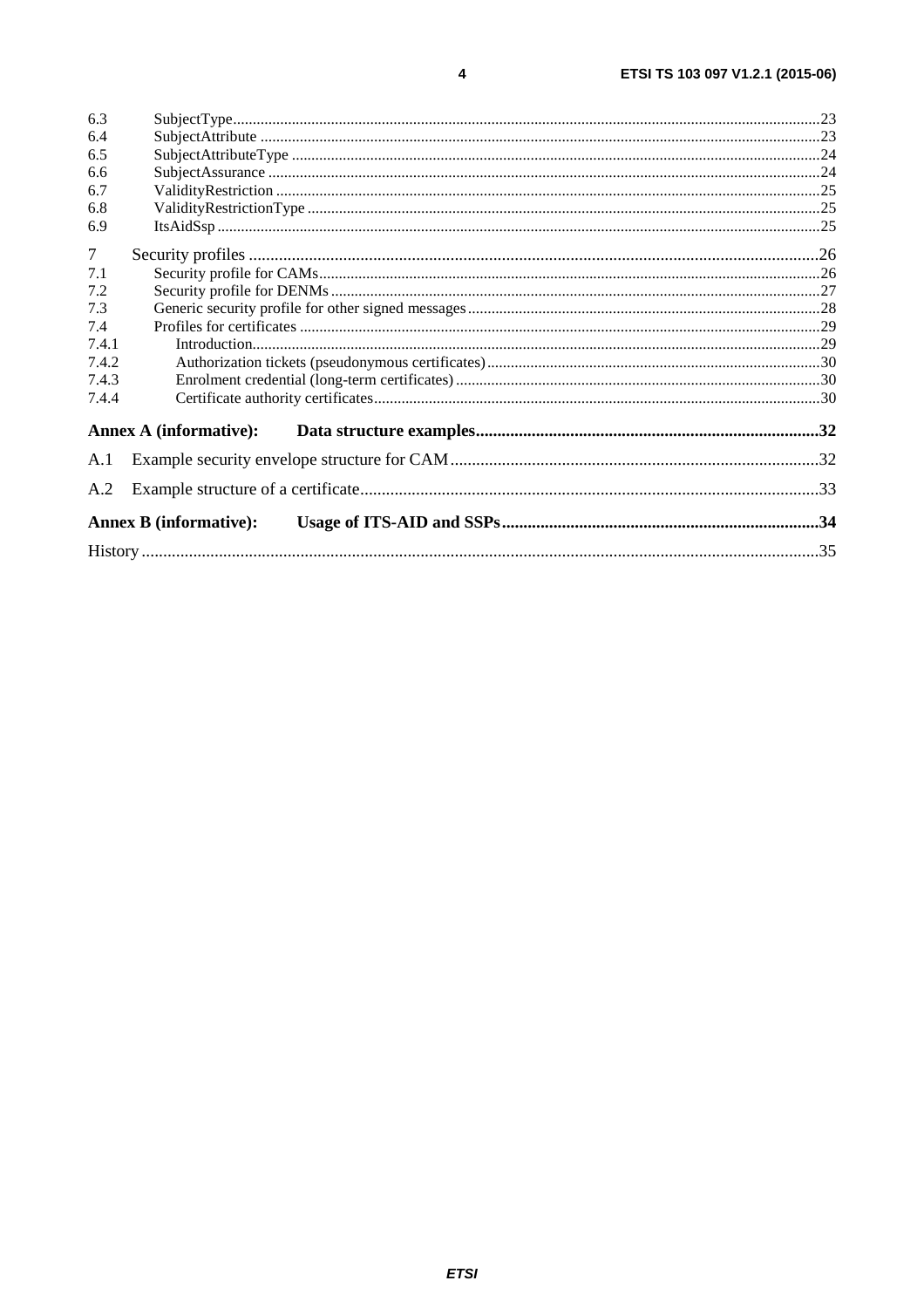# <span id="page-4-0"></span>Intellectual Property Rights

IPRs essential or potentially essential to the present document may have been declared to ETSI. The information pertaining to these essential IPRs, if any, is publicly available for **ETSI members and non-members**, and can be found in ETSI SR 000 314: *"Intellectual Property Rights (IPRs); Essential, or potentially Essential, IPRs notified to ETSI in respect of ETSI standards"*, which is available from the ETSI Secretariat. Latest updates are available on the ETSI Web server ([http://ipr.etsi.org\)](http://webapp.etsi.org/IPR/home.asp).

Pursuant to the ETSI IPR Policy, no investigation, including IPR searches, has been carried out by ETSI. No guarantee can be given as to the existence of other IPRs not referenced in ETSI SR 000 314 (or the updates on the ETSI Web server) which are, or may be, or may become, essential to the present document.

### Foreword

This Technical Specification (TS) has been produced by ETSI Technical Committee Intelligent Transport Systems (ITS).

# Modal verbs terminology

In the present document "**shall**", "**shall not**", "**should**", "**should not**", "**may**", "**need not**", "**will**", "**will not**", "**can**" and "**cannot**" are to be interpreted as described in clause 3.2 of the [ETSI Drafting Rules](http://portal.etsi.org/Help/editHelp!/Howtostart/ETSIDraftingRules.aspx) (Verbal forms for the expression of provisions).

"**must**" and "**must not**" are **NOT** allowed in ETSI deliverables except when used in direct citation.

### Introduction

Security mechanisms for ITS consist of a number of parts. An important part for interoperability is a common format for data elements being transferred between ITS stations for security purposes.

The present document intends to provide such a format definition. A special focus is to include as much as possible from existing standards. At the same time, the major goal is simplicity and extensibility of data structures.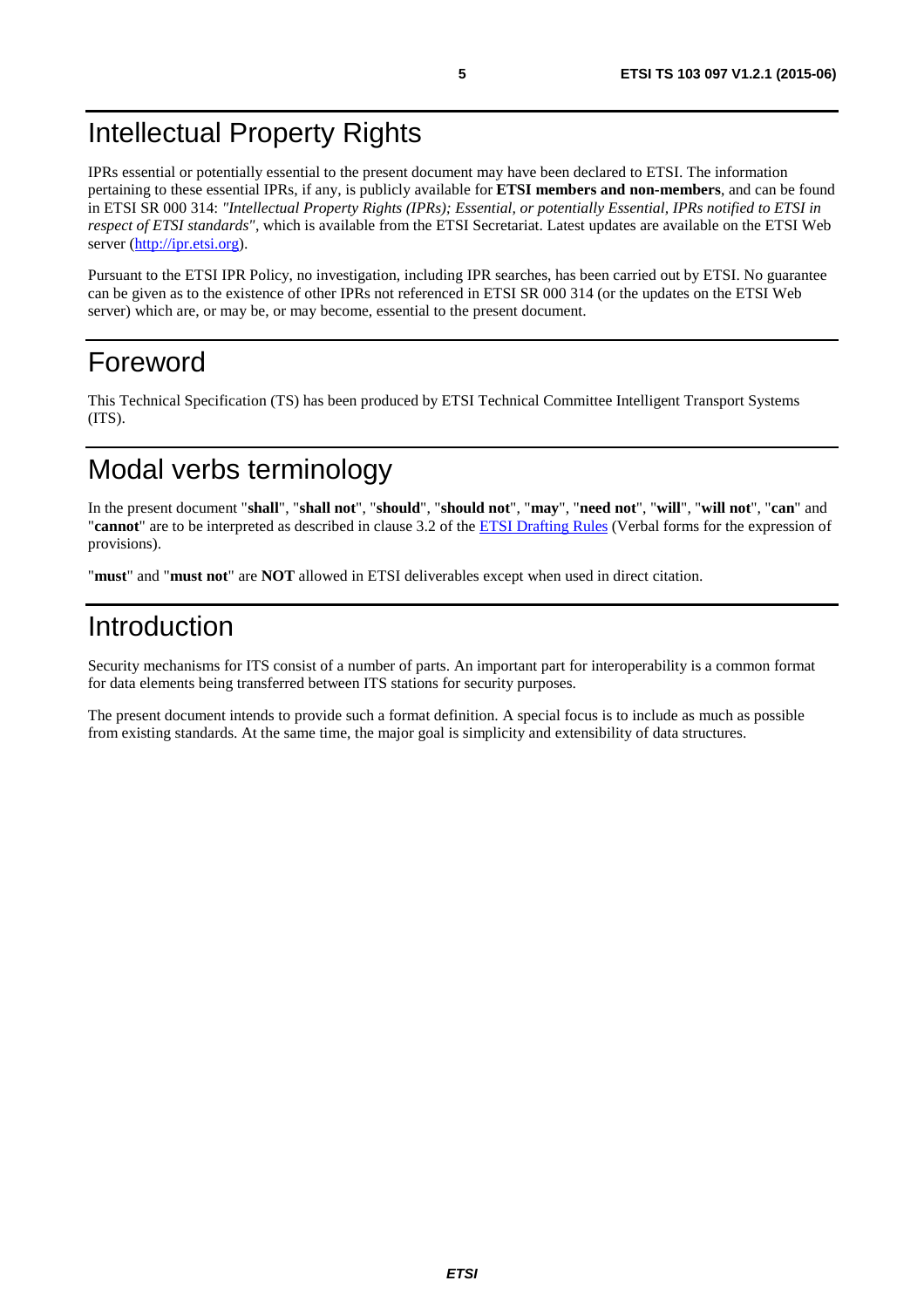### <span id="page-5-0"></span>1 Scope

The present document specifies security header and certificate formats for Intelligent Transport Systems. These formats are defined specifically for securing G5 communication.

### 2 References

### 2.1 Normative references

References are either specific (identified by date of publication and/or edition number or version number) or non-specific. For specific references, only the cited version applies. For non-specific references, the latest version of the reference document (including any amendments) applies.

Referenced documents which are not found to be publicly available in the expected location might be found at <http://docbox.etsi.org/Reference>.

NOTE: While any hyperlinks included in this clause were valid at the time of publication, ETSI cannot guarantee their long term validity.

The following referenced documents are necessary for the application of the present document.

- [1] IEEE™ 1363-2000: "IEEE Standard Specifications For Public Key Cryptography".
- [2] NIMA Technical Report TR8350.2: "Department of Defense World Geodetic System 1984. Its Definition and Relationships with Local Geodetic Systems".
- [3] ISO 3166-1: "Codes for the representation of names of countries and their subdivisions -- Part 1: Country codes".
- [4] NIST SP 800-38C: "Recommendation for Block Cipher Modes of Operation: The CCM Mode for Authentication and Confidentiality".
- [5] IETF RFC 2246: "The TLS Protocol Version 1.0".
- [6] ETSI TS 102 940: "Intelligent Transport Systems (ITS); Security; ITS communications security architecture and security management".
- [7] ETSI TS 102 965 (V1.2.1): "Intelligent Transport Systems (ITS); Application Object Identifier (ITS-AID); Registration".

#### 2.2 Informative references

References are either specific (identified by date of publication and/or edition number or version number) or non-specific. For specific references, only the cited version applies. For non-specific references, the latest version of the reference document (including any amendments) applies.

NOTE: While any hyperlinks included in this clause were valid at the time of publication, ETSI cannot guarantee their long term validity.

The following referenced documents are not necessary for the application of the present document but they assist the user with regard to a particular subject area.

- [i.1] IEEE™ 1363a-2004: "Standard Specifications For Public Key Cryptography Amendment 1: Additional Techniques".
- [i.2] IEEE™ 1609.2-2012 (draft D12): "Wireless Access in Vehicular Environments Security Services for Applications and Management Messages".
- [i.3] IEEE™ 1609.2-2012 (draft D17): "Wireless Access in Vehicular Environments Security Services for Applications and Management Messages".
- [i.4] IEEE™ 1609.3-2010: "Wireless Access in Vehicular Environments (WAVE) Networking Services".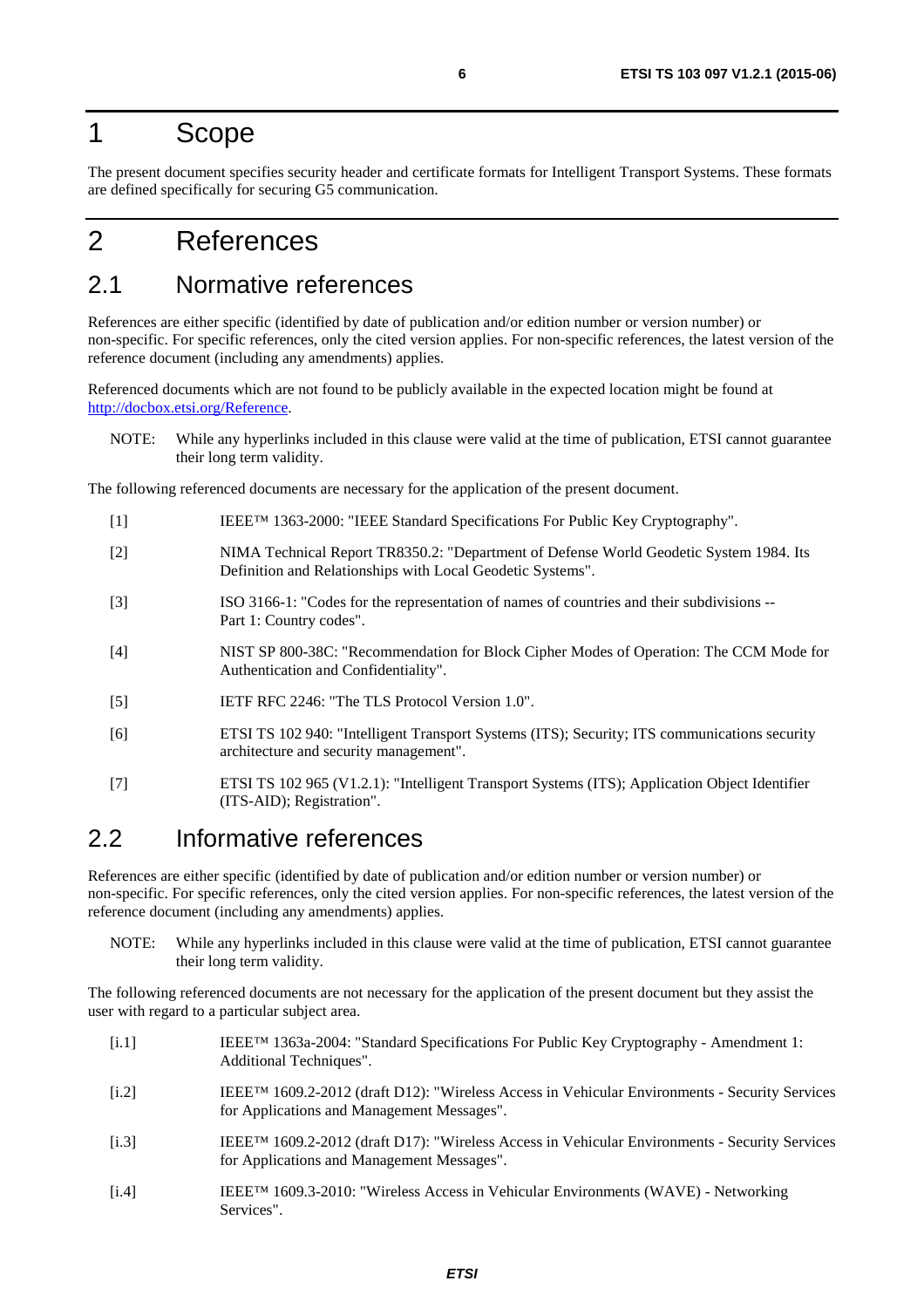- <span id="page-6-0"></span>[i.5] Standards for Efficient Cryptography 4 (SEC 4): "Elliptic Curve Qu-Vanstone Implicit Certificate Scheme (ECQV)".
- [i.6] Antipa A., R. Gallant, and S. Vanstone: "Accelerated verification of ECDSA signatures", Selected Areas in Cryptography, 12th International Workshop, SAC 2005, Kingston, ON, Canada, August 11-12, 2005: Springer, 2005, pp. 307-318.

### 3 Definitions and abbreviations

#### 3.1 Definitions

For the purposes of the present document, the following terms and definitions apply:

**enumeration:** set of values with distinct meaning

#### 3.2 Abbreviations

For the purposes of the present document, the following abbreviations apply:

| <b>AES</b>     | <b>Advanced Encryption Standard</b>                                 |
|----------------|---------------------------------------------------------------------|
| CA.            | Certificate Authority                                               |
| <b>CAM</b>     | <b>Cooperative Awareness Message</b>                                |
| <b>CRL</b>     | <b>Certificate Revocation List</b>                                  |
| <b>DENM</b>    | Decentralized Environmental Notification Message                    |
| <b>DHAES</b>   | Diffie-Hellman: An Encryption Scheme                                |
| ECC            | Elliptic Curve Cryptography                                         |
| <b>ECDSA</b>   | Elliptic Curve Digital Signature Algorithm                          |
| <b>ECIES</b>   | Elliptic Curve Integrated Encryption Scheme                         |
| ECQV           | Elliptic Curve Qu-Vanstone                                          |
| NOTE:          | Implicit Certificate Scheme.                                        |
| G5             | 5.9 GHz radio communications                                        |
| <b>ITS</b>     | <b>Intelligent Transport Systems</b>                                |
| <b>ITS-AID</b> | <b>ITS</b> Application ID                                           |
| ITS-S          | <b>Intelligent Transport Systems Station</b>                        |
| <b>LSB</b>     | Least Significant Bit                                               |
| <b>NIMA</b>    | National Imagery and Mapping Agency                                 |
| NIST SP        | National Institute of Standards and Technology, Special Publication |
| <b>PSID</b>    | Provider Service Identifier                                         |
| NOTE:          | It is a synonym for ITS-AID.                                        |
| <b>SSP</b>     | Service Specific Permissions                                        |
| TAI            | Temps Atomique International (International Atomic Time)            |
| <b>TLS</b>     | <b>Transport Layer Security</b>                                     |
| <b>UTC</b>     | <b>Universal Time Coordinated</b>                                   |
| WGS            | World Geodetic System                                               |
|                |                                                                     |

### 4 Basic format elements

### 4.1 Presentation Language

The presentation language is derived from the Internet Engineering Task Force (IETF) RFC 2246 (TLS) [[5\]](#page-5-0) and from IEEE 1609.2-2012 [\[i.2](#page-5-0)] (draft D12) and is described in table [1](#page-7-0). The encoding of multi-byte elements of the presentation language shall always use network byte order, i.e. big endian byte order, if applicable.

NOTE: The presentation language is not formally defined. Parsing tools based on this notation cannot be guaranteed to be consistent or complete.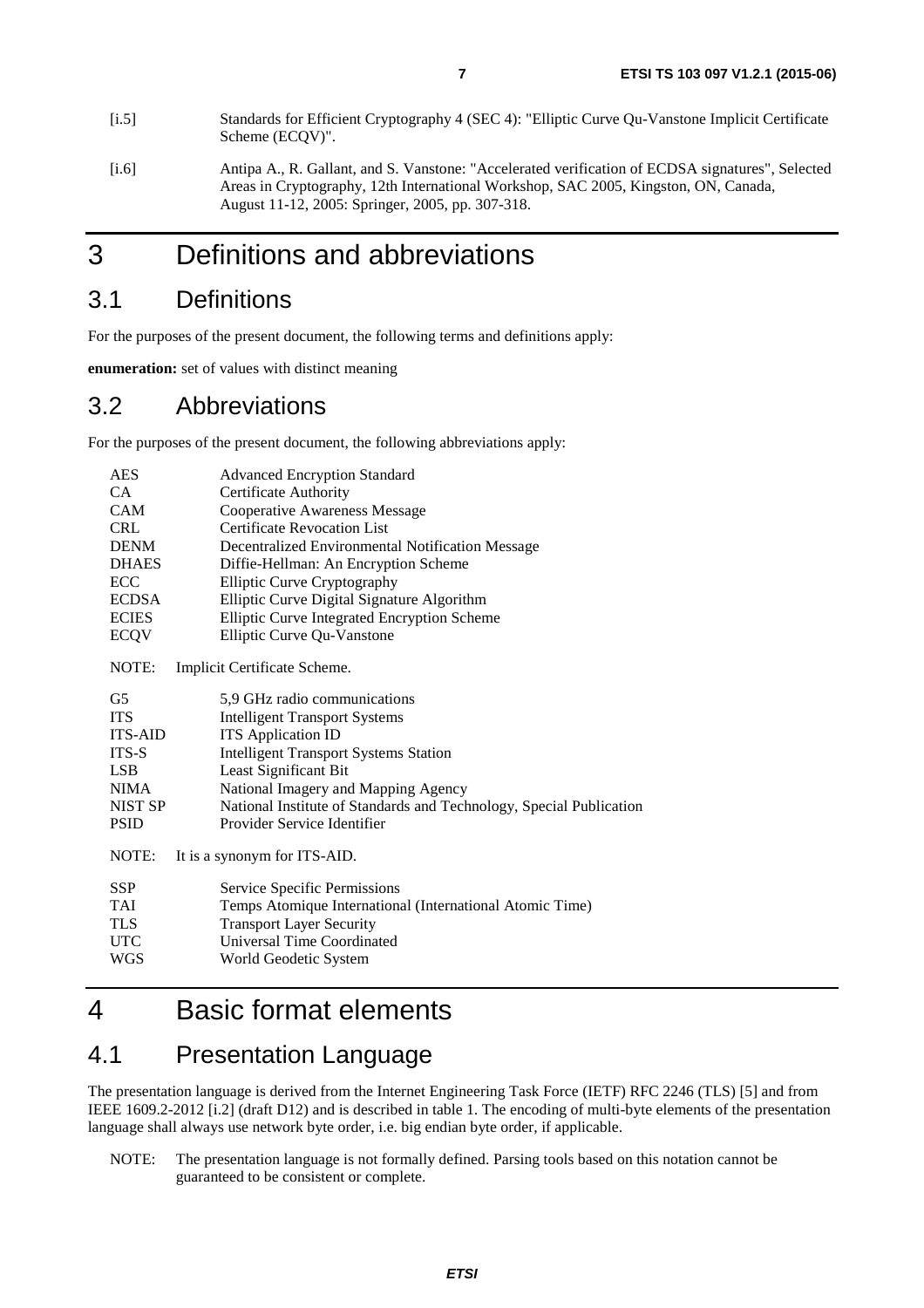|  |  | <b>Table 1: Presentation language</b> |  |
|--|--|---------------------------------------|--|
|--|--|---------------------------------------|--|

<span id="page-7-0"></span>

| <b>Element</b>                                                     | <b>Description</b>                                                                                                                                                                                                                                                                                                                                                                                                                                                                                                                                                                                     | Example(s)                                                                                                                                                                                                                                                                                                                                                                                                                                                                   |
|--------------------------------------------------------------------|--------------------------------------------------------------------------------------------------------------------------------------------------------------------------------------------------------------------------------------------------------------------------------------------------------------------------------------------------------------------------------------------------------------------------------------------------------------------------------------------------------------------------------------------------------------------------------------------------------|------------------------------------------------------------------------------------------------------------------------------------------------------------------------------------------------------------------------------------------------------------------------------------------------------------------------------------------------------------------------------------------------------------------------------------------------------------------------------|
| Variable names                                                     | Variable names are given in lower case                                                                                                                                                                                                                                                                                                                                                                                                                                                                                                                                                                 | variable name                                                                                                                                                                                                                                                                                                                                                                                                                                                                |
| Basic data types                                                   | Basic data types are given in lower case                                                                                                                                                                                                                                                                                                                                                                                                                                                                                                                                                               | uint8, uint16, uint32, uint64                                                                                                                                                                                                                                                                                                                                                                                                                                                |
| Composed data types                                                | Composed data types are given with at<br>least the first letter in upper case                                                                                                                                                                                                                                                                                                                                                                                                                                                                                                                          | MyDataType                                                                                                                                                                                                                                                                                                                                                                                                                                                                   |
| Comments                                                           | Comments start with the "//" indicator                                                                                                                                                                                                                                                                                                                                                                                                                                                                                                                                                                 | This is a comment                                                                                                                                                                                                                                                                                                                                                                                                                                                            |
| Numbers                                                            | Numbers are given as signed or unsigned<br>big-endian octets                                                                                                                                                                                                                                                                                                                                                                                                                                                                                                                                           | uint8, uint16, uint32, uint64, sint32                                                                                                                                                                                                                                                                                                                                                                                                                                        |
| Fixed-length vectors                                               | Fixed-length vectors have a data type and a<br>fixed octet size given in square brackets                                                                                                                                                                                                                                                                                                                                                                                                                                                                                                               | uint8 Coordinates[2];<br>// two uint8 values<br>uint32 Coordinates [8];<br>// two uint32 values                                                                                                                                                                                                                                                                                                                                                                              |
| Variable-length vectors<br>with fixed-length length<br>encoding    | The number in angle brackets gives the<br>maximum number of octets. Depending on<br>the maximum size, the first 1 byte, 2 bytes,<br>4 bytes or 8 bytes encode the actual field<br>length                                                                                                                                                                                                                                                                                                                                                                                                               | uint8 AsciiChar;<br>AsciiChar Name<2^8-1>;<br>// "abc" encoded as<br>// 0x03, 0x61, 0x62, 0x63<br>AsciiChar LongName<2^16-1>;<br>// "abc" encoded as<br>// 0x00, 0x03, 0x61, 0x62, 0x63                                                                                                                                                                                                                                                                                      |
| Variable-length vectors<br>with variable-length<br>length encoding | <var> indicates variable-length encoding.<br/>The length itself is encoded with a number<br/>of "1" bits according to the additional<br/>number of octets used to encode the length,<br/>followed by a "0" bit and the actual length<br/>value. The maximum length shall be 2<sup>56</sup> - 1,<br/>i.e. at most seven "1" bits followed by a "0"<br/>bit shall be used for the variable-length<br/>length encoding. The length of variable-<br/>length vectors with variable-length length<br/>encoding shall be encoded as positive<br/>integer using the minimum number of bits<br/>necessary</var> | uint8 AsciiChar;<br>AsciiChar Name <var>;<br/>// encoding examples: (the bits with<br/>// grey background represent the<br/>// length encoding of the vector's<br/>// length, X the first of the<br/><math>\frac{1}{2}</math><br/>vector's following payload bits)<br/>// Vector length 5:<br/>// Bits: 00000101 XXXXXXXX XXXXXXXX<br/>// Vector length 123:<br/>// Bits: 01111011 XXXXXXXX XXXXXXXX<br/>// Vector length 388:<br/>// Bits: 10000001 10000100 XXXXXXXX</var> |
| Opaque fields                                                      | Opaque fields are blocks of data whose<br>content interpretation is not further specified                                                                                                                                                                                                                                                                                                                                                                                                                                                                                                              | opaque fieldname[n];<br>opaque fieldname <n>;</n>                                                                                                                                                                                                                                                                                                                                                                                                                            |
| Enumerations                                                       | Enumerations are list of labels with a unique<br>value for each label, and optionally a<br>maximum value (which then determines<br>length of encoding)                                                                                                                                                                                                                                                                                                                                                                                                                                                 | opaque fieldname <var>;<br/>enum <math>\{de(0), fr(1), it(2)\}</math> Country;<br/>enum <math>\{de(0), fr(1), it(2), (2^8-1)\}</math><br/>Country;<br/>// both variants encoding in one<br/>// octet<br/>enum <math>\{de(0), fr(1), it(2), (2^16-1)\}</math><br/>Country;<br/>// Encoding in two octets</var>                                                                                                                                                                |
| Constructed types                                                  | Constructed types contain other types                                                                                                                                                                                                                                                                                                                                                                                                                                                                                                                                                                  | $struct \{$<br>Name name;<br>Country country;<br>Person;                                                                                                                                                                                                                                                                                                                                                                                                                     |
| Case statements                                                    | Case statements are used inside<br>constructed types to change the contents of<br>the constructed type depending on the<br>value of the variable given in brackets                                                                                                                                                                                                                                                                                                                                                                                                                                     | struct {<br>Name name;<br>Country country;<br>$select$ (country) {<br>case de:<br>uint8 age;<br>case fr:<br>AsciiChar given_name<2^8-1>;<br>ł<br>Person;                                                                                                                                                                                                                                                                                                                     |
| External data                                                      | This is external data that has impact on a<br>struct, e.g. in a select statement. It shall be<br>described from where the external data is<br>obtained                                                                                                                                                                                                                                                                                                                                                                                                                                                 | struct {<br>Name name;<br>extern Country country;<br>$select$ (country) {<br>case de:<br>uint8 age;<br>case fr:<br>AsciiChar given_name<2^8-1>;<br>$\mathcal{F}$<br>Person;                                                                                                                                                                                                                                                                                                  |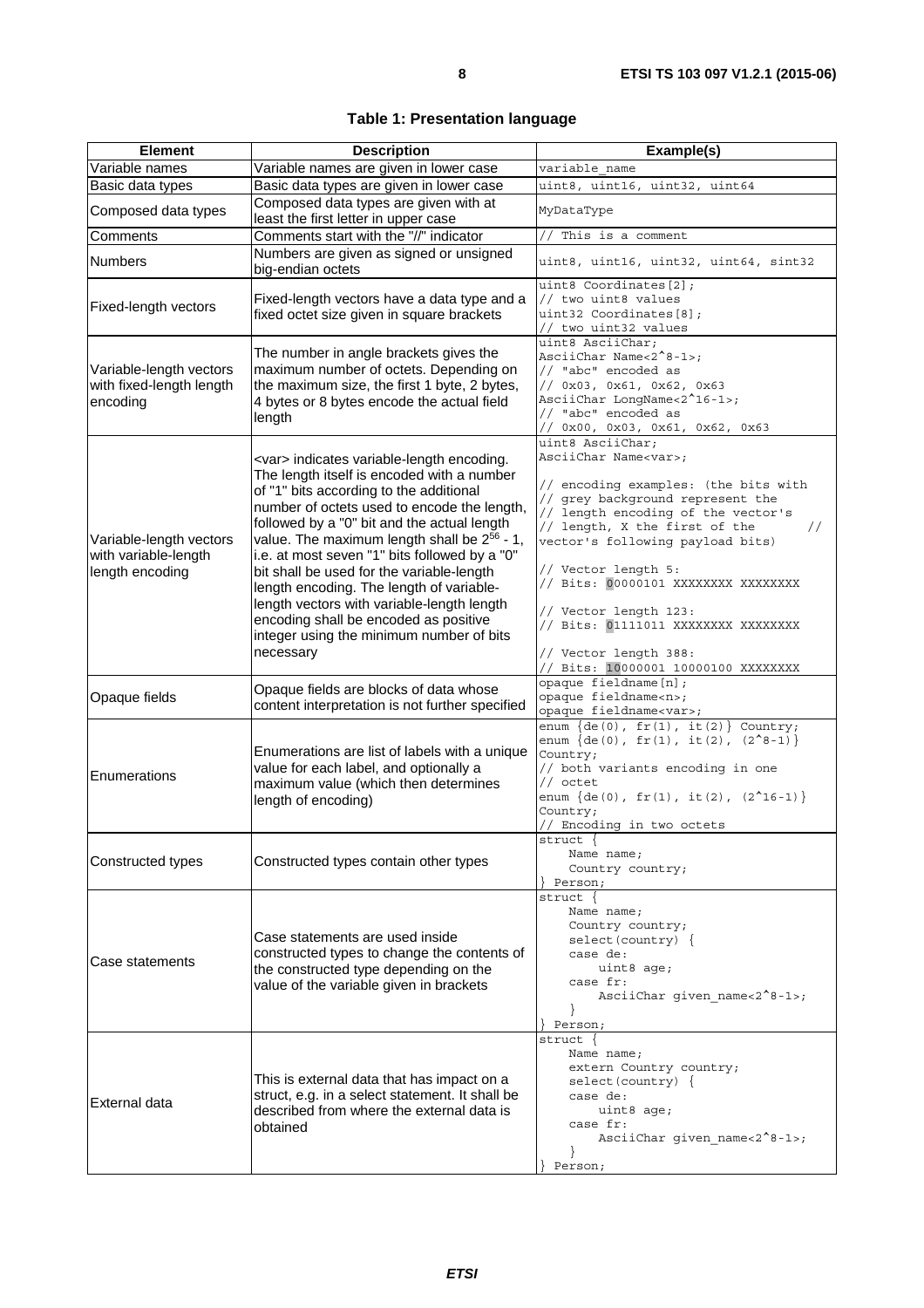### <span id="page-8-0"></span>4.2 Specification of basic format elements

### 4.2.1 IntX

#### int\_x IntX;

This data type encodes an integer of variable length. The length of this integer is encoded by a number of 1 bits followed by a 0 bit, where the number of 1 bits is equal to the number of additional octets used to encode the integer besides those used (partially) to encode the length. The encoding of the length shall use at most 7 bits set to 1.

- EXAMPLE: 00001010 encodes the integer 10, while 10001000 10001000 encodes the integer 2 184. The bits encoding the length of the element are coloured with a grey background.
- NOTE: This definition is similar to the definition of PSID in IEEE 1609.3-2010 [\[i.4](#page-5-0)], clause 8.1.3, but allows bigger values of the encoded integer.

#### 4.2.2 PublicKeyAlgorithm

enum {

```
 ecdsa_nistp256_with_sha256(0), 
    ecies nistp256(1),
     reserved(240..255), 
    (2^8-1)} PublicKeyAlgorithm;
```
This enumeration lists supported algorithms based on public key cryptography. Values in the range of 240 to 255 shall not be used as they are reserved for internal testing purposes.

NOTE: This definition is similar to the one in IEEE 1609.2 Draft D12 [[i.2\]](#page-5-0), clause 6.2.16, but ecdsa nistp224 with sha224 is not supported by the present document. As a consequence, the numbering of identical elements (e.g. ecies nistp256) differs.

#### 4.2.3 SymmetricAlgorithm

```
enum { 
     aes_128_ccm (0), 
     reserved (240..255), 
    (2^A8-1)} SymmetricAlgorithm;
```
This enumeration lists supported algorithms based on symmetric key cryptography. Values in the range of 240 to 255 shall not be used as they are reserved for internal testing purposes. The algorithm a.e.s  $128$  ccm denotes the symmetric key cryptography algorithm AES-CCM as specified in NIST SP 800-38C [\[4](#page-5-0)].

NOTE: Except naming, this definition is identical to the one in IEEE 1609.2 Draft D12 [\[i.2](#page-5-0)], clause 6.2.23.

#### 4.2.4 PublicKey

```
struct { 
    PublicKeyAlgorithm algorithm; 
   select(algorithm) {
    case ecdsa_nistp256_with_sha256: 
       EccPoint public_key;
   case ecies nistp256:
        SymmetricAlgorithm supported_symm_alg; 
                      public key;
    unknown: 
       opaque other key<var>;
 } 
} PublicKey;
```
This structure defines a wrapper for public keys by specifying the used algorithm and - depending on the value of algorithm - the necessary data fields:

ecdsa nistp256 with sha256: the specific details regarding ECC contained in an [EccPoint](#page-9-0) structure shall be given. The EccPoint used in a PublicKey shall not have EccPointType x\_coordinate\_only.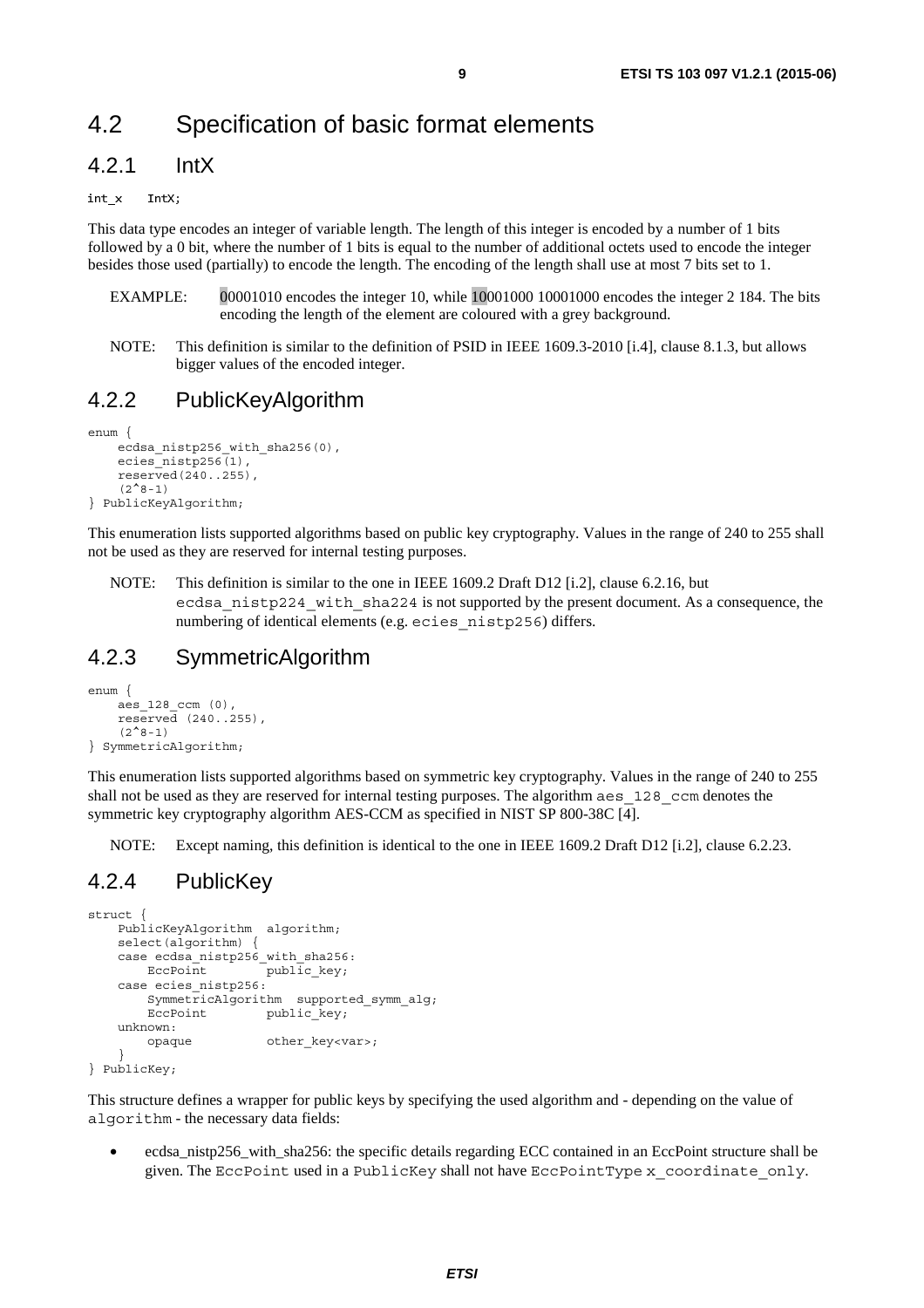- <span id="page-9-0"></span>• ecies\_nistp256: the specific details regarding ECC contained in an EccPoint structure and the symmetric key algorithm contained in a [SymmetricAlgorithm](#page-8-0) structure shall be given. The EccPoint used in a PublicKey shall not have EccPointType x coordinate only.
- unknown: in all other cases, a variable-length vector containing opaque data shall be given.
- NOTE: Except naming of included types, this definition is identical to the one in IEEE 1609.2 Draft D12 [\[i.2](#page-5-0)], clause 6.3.31.

#### 4.2.5 EccPoint

```
struct { 
   extern PublicKeyAlgorithm algorithm;
   extern uint8 field size;
   EccPointType type;
   opaque it is a set of \overline{x} [field size];
    select(type) { 
    case x_coordinate_only: 
   case compressed lsb y 0:
   case compressed \overline{lsb} y 1:
\mathbf{z} case uncompressed: 
       opaque y[field_size]; 
    unknown: 
       opaque data<var>; 
 } 
} EccPoint;
```
This structure defines a public key based on elliptic curve cryptography according to IEEE 1363-2000 [\[1](#page-5-0)], clause 5.5.6. An EccPoint encodes a coordinate on a two dimensional elliptic curve. The x coordinate of this point shall be encoded in x as an unsigned integer. Depending on the key type, the y coordinate shall be encoded case-specific:

- x coordinate only: only the x coordinate is encoded, no additional data shall be given.
- compressed lsb y 0: the point is compressed and y's least significant bit is zero, no additional data shall be given.
- compressed\_lsb\_y\_1: the point is compressed and y's least significant bit is one, no additional data shall be given.
- uncompressed: the y coordinate is encoded in the field y as an unsigned integer. The y coordinate contained in a vector of length field size containing opaque data shall be given.
- unknown: in all other cases, a variable-length vector containing opaque data shall be given.

The uint8 field size defining the lengths of the vectors containing the raw keys shall be derived from the given algorithm and the mapping as defined in table 2. The necessary algorithm shall be given as an external link to the parameter pk encryption specified in the structure [RecipientInfo](#page-20-0).

#### **Table 2: Derivation of field sizes depending on the used algorithm**

| <b>PublicKeyAlgorithm value</b> | Length in octets |
|---------------------------------|------------------|
| ecdsa_nistp256_with_sha256      |                  |
| ecies nistp256                  |                  |

NOTE: Except inclusion of all remaining elements of the enumeration EccPointType that previously matched to case uncompressed and inclusion of case unknown, this definition is identical to the EccPublicKey in IEEE 1609.2 Draft D12 [\[i.2](#page-5-0)], clause 6.2.18.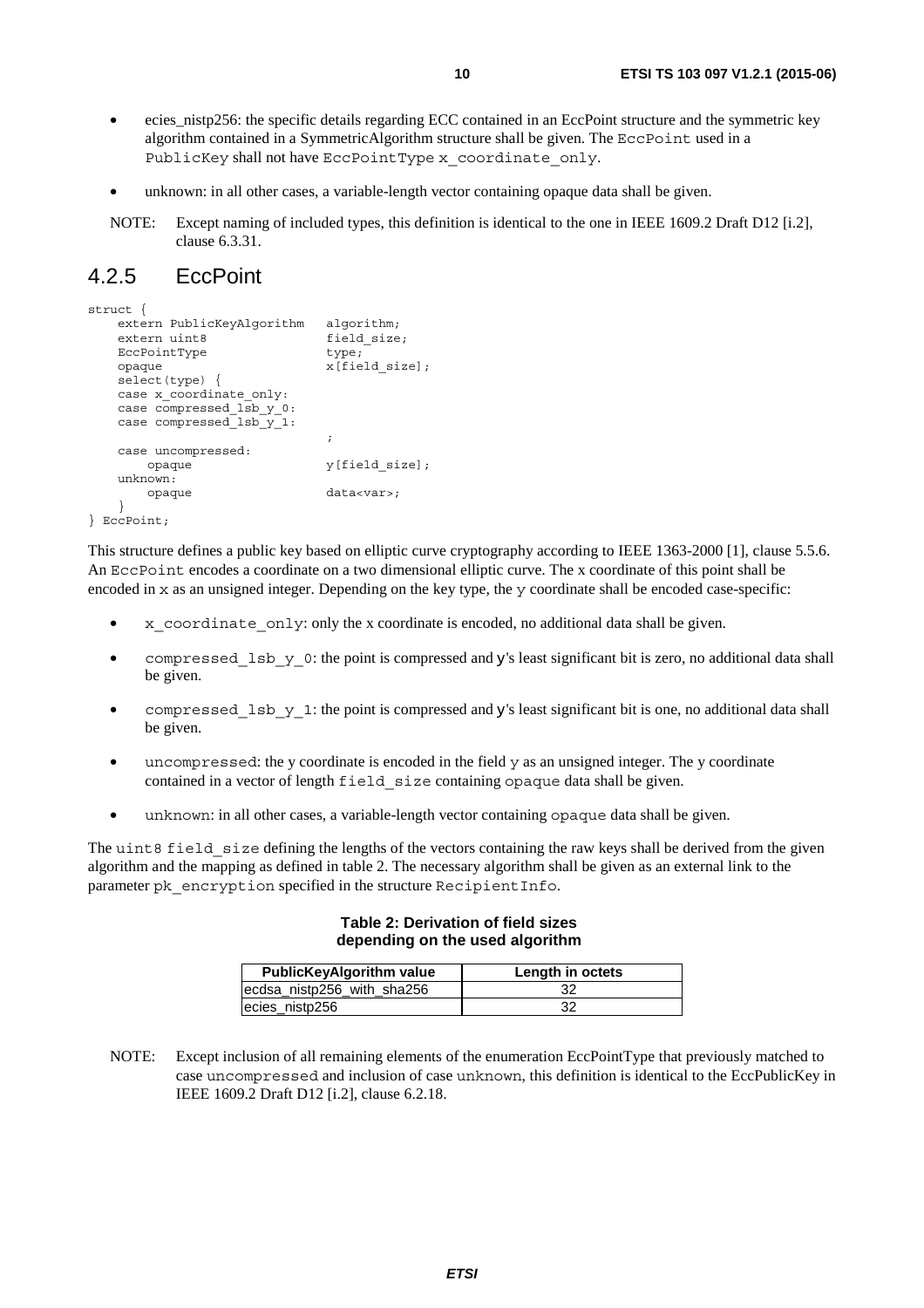### <span id="page-10-0"></span>4.2.6 EccPointType

```
enum { 
    x coordinate only(0),
    compressed \overline{lsb_y0(2)},
    compressed lsb_y1(3),
    uncompressed(4),
    (2^8 - 1)} EccPointType;
```
This enumeration lists supported ECC point types.

NOTE: This definition is identical to the one in IEEE 1609.2 Draft D12 [\[i.2\]](#page-5-0), clause 6.2.19.

### 4.2.7 EncryptionParameters

```
struct { 
   SymmetricAlgorithm symm algorithm;
    select(symm_algorithm) { 
    case aes_128_ccm: 
        opaque nonce[12]; 
    unknown: 
        opaque params<var>; 
 } 
} EncryptionParameters;
```
This structure holds basic parameters and additional data required for encryption and decryption of data using different symmetric encryption algorithms. In case of aes\_128\_ccm a 12 octet nonce shall be given. The parameter Tlen according to NIST SP 800-38C [[4\]](#page-5-0) shall be set to Tlen = 128 (bits) and no associated data shall be given. In other cases the data shall be given as a variable-length vector containing opaque data. It is out of scope of this definition how resulting ciphertexts are transported. Typically, a ciphertext should be put into a [Payload](#page-17-0) data structure marked as encrypted using the [PayloadType](#page-17-0).

NOTE: This structure is not available in IEEE 1609.2 Draft D12 [\[i.2](#page-5-0)].

### 4.2.8 Signature

```
struct { 
     PublicKeyAlgorithm algorithm; 
    select(algorithm) {
     case ecdsa_nistp256_with_sha256: 
        Ecdsasigma^{-}gnature ecdsa signature;
     unknown: 
         opaque signature<var>; 
     } 
} Signature;
```
This structure defines a container that encapsulates signatures based on public key cryptography. Depending on the value of algorithm, different data structures define the algorithm-specific details:

- ecdsa nistp256 with sha256: the signature contained in an [EcdsaSignature](#page-11-0) structure shall be given.
- unknown: in all other cases, a variable-length vector containing the signature as opaque data shall be given.

The data in this structure can be used to verify a data structure's integrity. In conjunction with a matching [SignerInfo](#page-11-0) structure, the data structure's authenticity can also be verified.

It is necessary to note the following points:

- Clause [5.6](#page-19-0) defines which parts of a [SecuredMessage](#page-16-0) data structure are covered by a signature.
- The length of the security field<var> variable length vector in the [SecuredMessage](#page-16-0) containing the Signature field shall be calculated before creating the signature using the length of the signature.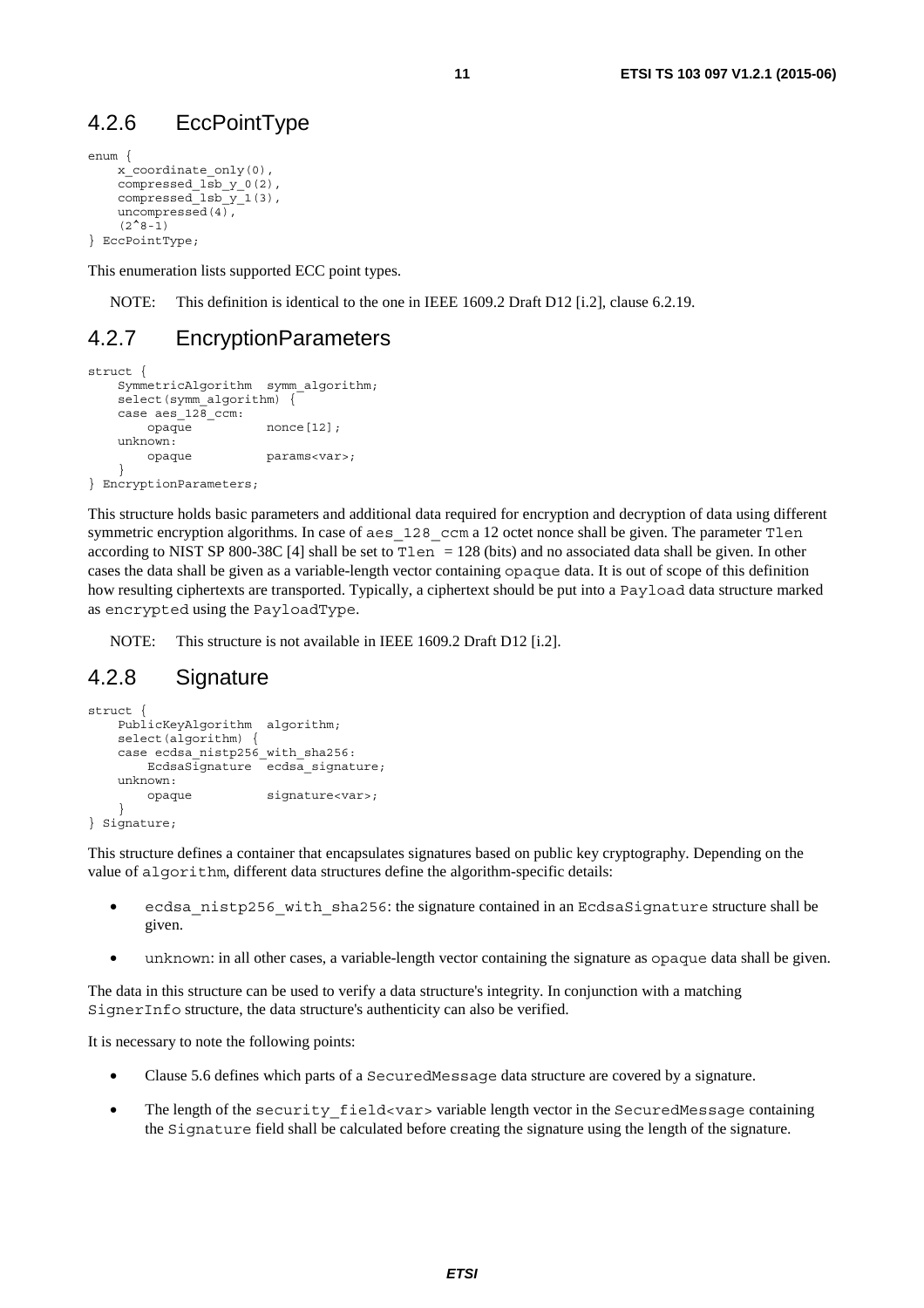- <span id="page-11-0"></span>• Before calculating the actual signature, the length field of the surrounding variable length vector [TrailerField](#page-19-0) shall be calculated using the value of field\_size, since this length field is part of the signed content.
- NOTE: Except naming and full inclusion (not marked as extern) of the enumeration PublicKeyAlgorithm, this definition is identical to the one in IEEE.1609.2 Draft D12 [\[i.2](#page-5-0)], clause 6.2.15.

#### 4.2.9 EcdsaSignature

```
struct { 
   extern PublicKeyAlgorithm algorithm; 
  extern uint8 field size;
  EccPoint R;
  opaque s[field size];
} EcdsaSignature;
```
This structure defines the details needed to describe an ECDSA based signature. This field's length field\_size is derived from the applied ECDSA algorithm using the mapping as specified in table [2](#page-9-0). The extern link that specifies the algorithm points to the algorithm defined in the surrounding [Signature](#page-10-0) structure. R contains the x coordinate of the elliptic curve point resulting from multiplying the generator element by the ephemeral private key. The EccPointType of R shall be set to either compressed lsb y 0, compressed lsb y 1 or x coordinate only.

- NOTE 1: Except naming of included type PublicKeyAlgorithm, this definition is identical to the one in IEEE 1609.2 Draft D12 [\[i.2](#page-5-0)], clause 6.2.17.
- NOTE 2: It is possible to add extra information by transferring the complete point R in a compressed form instead of only the x coordinate. This extra information may then be used for a faster signature verification algorithm as outlined in "Accelerated verification of ECDSA signatures" [\[i.6](#page-6-0)].

#### 4.2.10 SignerInfo

```
struct { 
    SignerInfoType type; 
    select(type){ 
    case self: 
\mathbf{z} case certificate_digest_with_sha256: 
      HashedId8 digest;
    case certificate: 
       Certificate certificate; 
   case certificate chain:
       Certificate certificates<var>; 
    case certificate_digest_with_other_algorithm: 
        PublicKeyAlgorithm algorithm; 
      HashedId8 digest;
    unknown: 
        opaque info<var>; 
 } 
} SignerInfo;
```
This structure defines how to give information about the signer of a message. The included cryptographic identity can be used in conjunction with the structure [Signature](#page-10-0) to verify a message's authenticity. Depending on the value of type, the SignerInfo's data fields shall contain the following entries:

- self: the data is self-signed. Therefore, no additional data shall be given.
- certificate digest with sha256: an 8 octet digest of the relevant certificate contained in a [HashedId8](#page-12-0) structure shall be given.
- certificate: the relevant certificate itself contained in a [Certificate](#page-21-0) structure shall be given.
- certificate chain: a complete certificate chain contained in a variable-length vector of type [Certificate](#page-21-0) shall be given. The last element of the chain shall contain the certificate used to sign the message, the next to last element shall contain the certificate of the CA that signed the last certificate and so on. The first element of the chain needs not be a root certificate.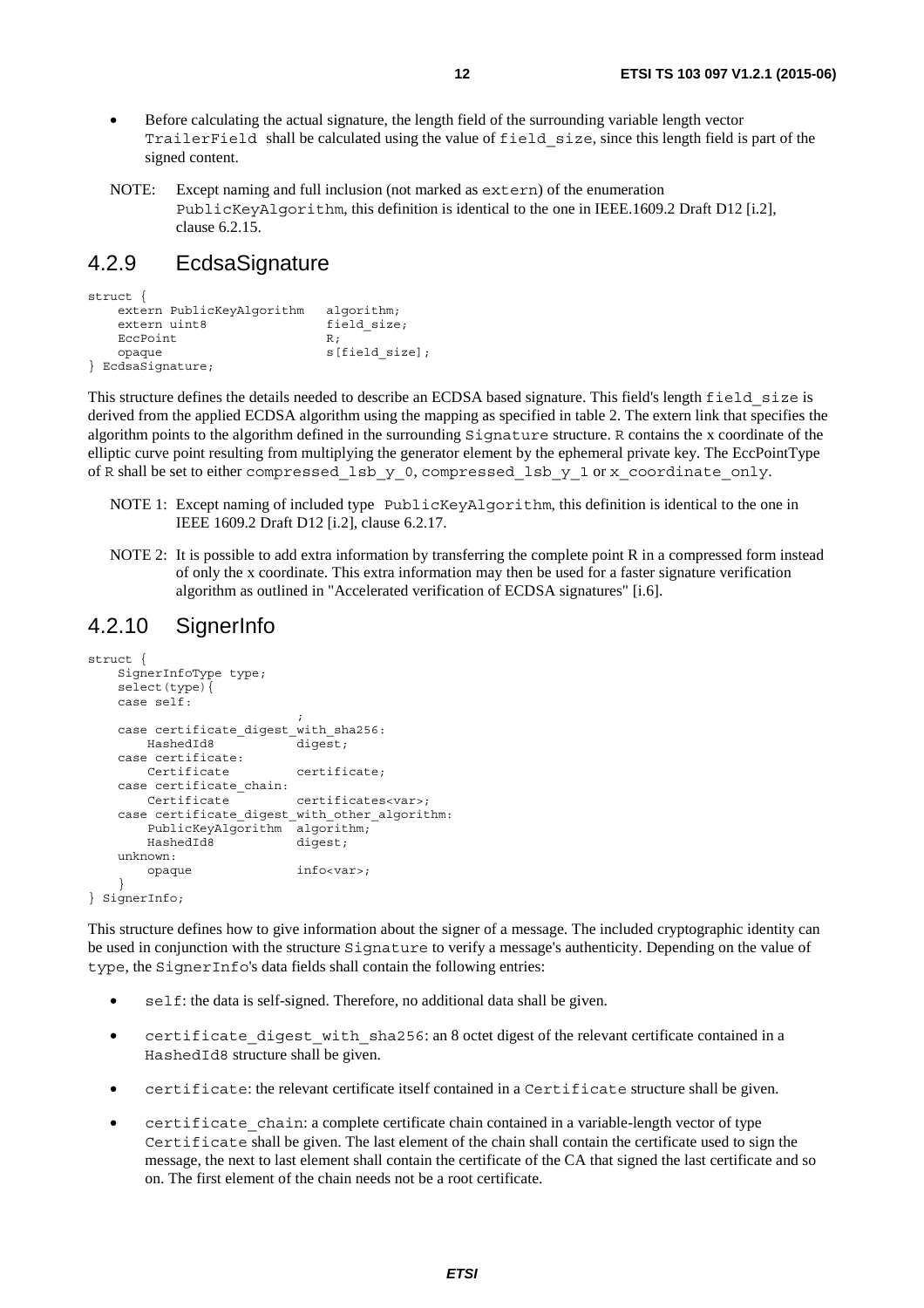- <span id="page-12-0"></span>certificate digest with other algorithm: an 8 octet digest contained in a HashedId8 structure and the corresponding public key algorithm contained in a PublicKeyAlgorithm structure shall be given.
- unknown: in all other cases, a variable-length vector containing information as opaque data shall be given.

NOTE: Except naming, this definition is identical to the one in IEEE 1609.2 Draft D12 [\[i.2](#page-5-0)], clause 6.2.4.

#### 4.2.11 SignerInfoType

```
enum { 
    self(0),
    certificate digest with sha256(1),
    certificate(2),
    certificate_chain(3),
     certificate_digest_with_other_algorithm(4), 
     reserved(240..255), 
    (2^8-1)} SignerInfoType;
```
This enumeration lists methods to describe a message's signer. Values in the range of 240 to 255 shall not be used as they are reserved for internal testing purposes.

NOTE: This definition is similar to the one in IEEE 1609.2 Draft D12 [[i.2\]](#page-5-0), clause 6.2.5, but naming and certificate digest with ecdsap224 is not supported by the present document. As a consequence, the numbering of identical elements (e.g. certificate\_chain) differs.

#### 4.2.12 HashedId8

opaque HashedId8[8];

This value is used to identify data such as a certificate. It shall be calculated by first computing the SHA-256 hash of the input data, and then taking the least significant eight bytes from the hash output.

A canonical encoding for the EccPoint R contained in the signature field of a Certificate shall be used when calculating the SHA-256 hash from a Certificate. This canonical encoding shall temporarily replace the value of the EccPointType of the point R of the Certificate with x coordinate only for the hash computation.

NOTE 1: Except naming, this definition is identical to the one in IEEE 1609.2 Draft D12 [\[i.2](#page-5-0)], clause 6.2.6.

NOTE 2: The canonical encoding is used to remove the possibility of manipulating the certificate in a way that results in different HashedId8 identifiers for the same certificate by changing the EccPointType. Implementations that do not use the fast verification according to "Accelerated verification of ECDSA signatures" [[i.6](#page-6-0)] cannot detect this manipulation.

#### 4.2.13 HashedId3

opaque HashedId3[3];

This value is used to give an indication on an identifier, where real identification is not required. This can be used to request a certificate from other surrounding stations. It shall be calculated by first computing the SHA-256 hash of the input data, and then taking the least significant three bytes from the hash output. If a corresponding HashedId8 value is available, it can be calculated by truncating the longer HashedId8 to the least significant three bytes.

NOTE: This definition is not available in IEEE 1609.2 Draft D12 [\[i.2\]](#page-5-0).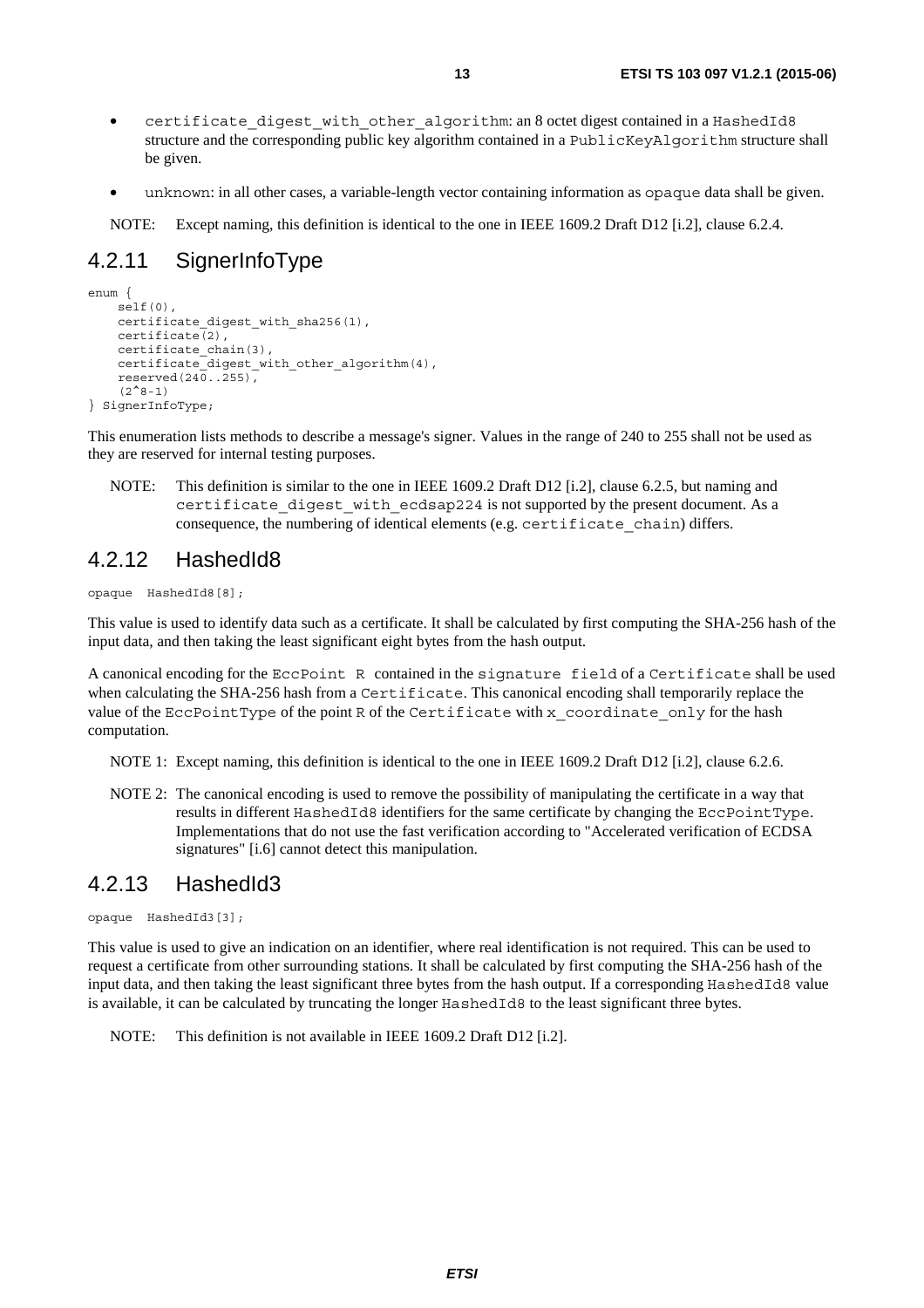#### <span id="page-13-0"></span>4.2.14 Time32

uint32 Time32;

Time32 is an unsigned 32-bit integer, encoded in big-endian format, giving the number of International Atomic Time (TAI) seconds since 00:00:00 UTC, 01 January 2004.

NOTE 1: The period of  $2^{32}$  seconds lasts about 136 years that is until 2140.

NOTE 2: This definition is identical to the one in IEEE 1609.2 Draft D17 [\[i.3\]](#page-5-0), clause 6.3.31.

#### 4.2.15 Time64

uint64 Time64;

Time64 is a 64-bit unsigned integer, encoded in big-endian format, giving the number of International Atomic Time (TAI) microseconds since 00:00:00 UTC, 01 January 2004.

NOTE: This definition is identical to the one in IEEE 1609.2 Draft D17 [\[i.3\]](#page-5-0), clause 6.2.12.

#### 4.2.16 Time64WithStandardDeviation

```
struct { 
    Time64 time;<br>uint8 log s
               log_std_dev;
} Time64WithStandardDeviation;
```
This structure defines how to encode time along with the standard deviation of time values. log\_std\_dev values 0 to 254 represent the rounded up value of the log to the base 1,134666 of the implementation's estimate of the standard deviation in units of nanoseconds. Values greater than  $1,134666^{254}$  nanoseconds are represented by the value 254, i.e. a day or longer. If the standard deviation is unknown, value 255 shall be used.

NOTE 1: This definition is identical to the one in IEEE 1609.2 Draft D17 [\[i.3\]](#page-5-0), clause 6.2.11.

NOTE 2: This definition is currently unused in the security profiles in clause 7.

#### 4.2.17 Duration

uint16 Duration;

This uint16 encodes the duration of a time span (e.g. a certificate's validity). The first three bits shall encode the units as given in table 3. The remaining 13 bits shall be treated as an integer encoded.

NOTE 1: Except naming, this definition is identical to the one in IEEE 1609.2 Draft D12 [\[i.2](#page-5-0)], clause 6.3.5.

NOTE 2: This definition is currently unused in the security profiles in clause 7.

#### **Table 3: Interpretation of duration unit bits**

| <b>Bits</b>   | Interpretation                   |
|---------------|----------------------------------|
| 000           | seconds                          |
| 001           | minutes (60 seconds)             |
| 010           | hours (3 600 seconds)            |
| 011           | 60 hour blocks (216 000 seconds) |
| 100           | years (31 556 925 seconds)       |
| 101, 110, 111 | undefined                        |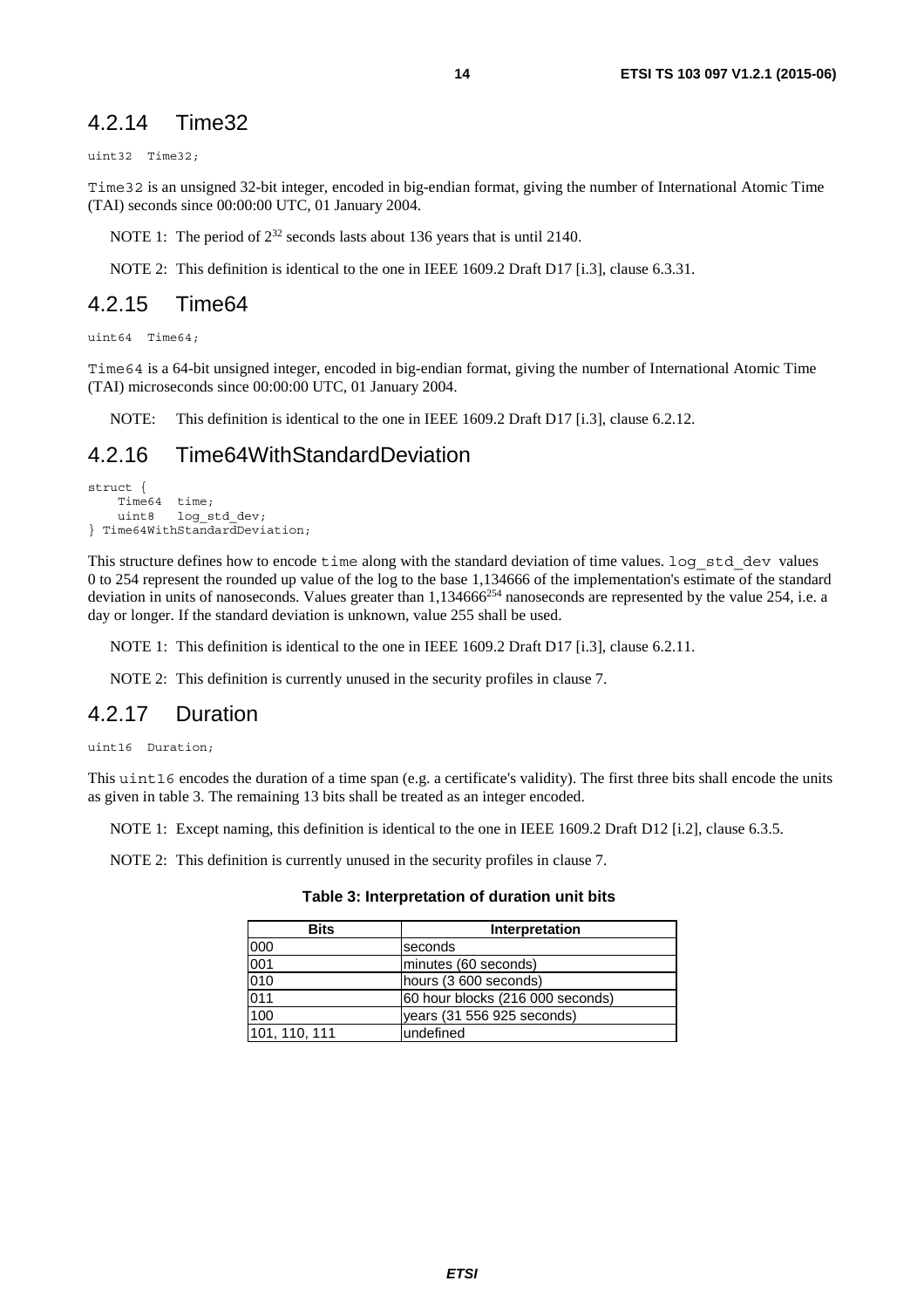#### <span id="page-14-0"></span>4.2.18 TwoDLocation

```
struct { 
     sint32 latitude;<br>sint32 longitude
                 longitude;
} TwoDLocation;
```
This structure defines how to specify a two dimensional location. It is used to define validity regions of a certificate. latitude and longitude encode a coordinate in tenths of micro degrees relative to the World Geodetic System (WGS)-84 datum as defined in NIMA Technical Report TR8350.2 [\[2](#page-5-0)].

The permitted values of latitude range from -900 000 000 to +900 000 000. The value 900 000 001 shall indicate the latitude as not being available.

The permitted values of longitude range from -1 800 000 000 to +1 800 000 000. The value 1 800 000 001 shall indicate the longitude as not being available.

NOTE: This definition is identical to the one in IEEE 1609.2 Draft D12 [\[i.2\]](#page-5-0), clause 6.3.18.

#### 4.2.19 ThreeDLocation

```
struct { 
    sint32 latitude;
     sint32 longitude; 
     opaque elevation[2]; 
} ThreeDLocation;
```
This structure defines how to specify a three dimensional location. latitude and longitude encode coordinate in tenths of micro degrees relative to the World Geodetic System (WGS)-84 datum as defined in NIMA Technical Report TR8350.2 [\[2](#page-5-0)].

The permitted values of latitude range from -900 000 000 to +900 000 000. The value 900 000 001 shall indicate the latitude as not being available.

The permitted values of longitude range from -1 800 000 000 to +1 800 000 000. The value 1 800 000 001 shall indicate the longitude as not being available.

elevation shall contain the elevation relative to the WGS-84 ellipsoid in decimetres. The value is interpreted as an asymmetric signed integer with an encoding as follows:

- 0x0000 to 0xEFFF: positive numbers with a range from 0 metres to +6 143,9 metres. All numbers above +6 143,9 are also represented by 0xEFFF.
- 0xF001 to 0xFFFF: negative numbers with a range from -409,5 metres to -0,1 metres. All numbers below -409,5 are also represented by 0xF001.
- 0xF000: an unknown elevation.

EXAMPLES:  $0x0000 = 0$  metre

 $0x03E8 = 100$  metres

 $0xF7D1 = -209,5$  metres  $(0xF001 + 0x07D0 = -409,5$  metres + 200 metres).

NOTE: This definition is identical to the one in IEEE 1609.2 Draft D12 [\[i.2\]](#page-5-0), clause 6.2.12.

#### 4.2.20 GeographicRegion

```
struct { 
   RegionType region type;
   select(region type){
    case circle: 
       CircularRegion circular region;
    case rectangle: 
       RectangularRegion rectangular region<var>;
    case polygon: 
       PolygonalRegion polygonal region;
    case id:
```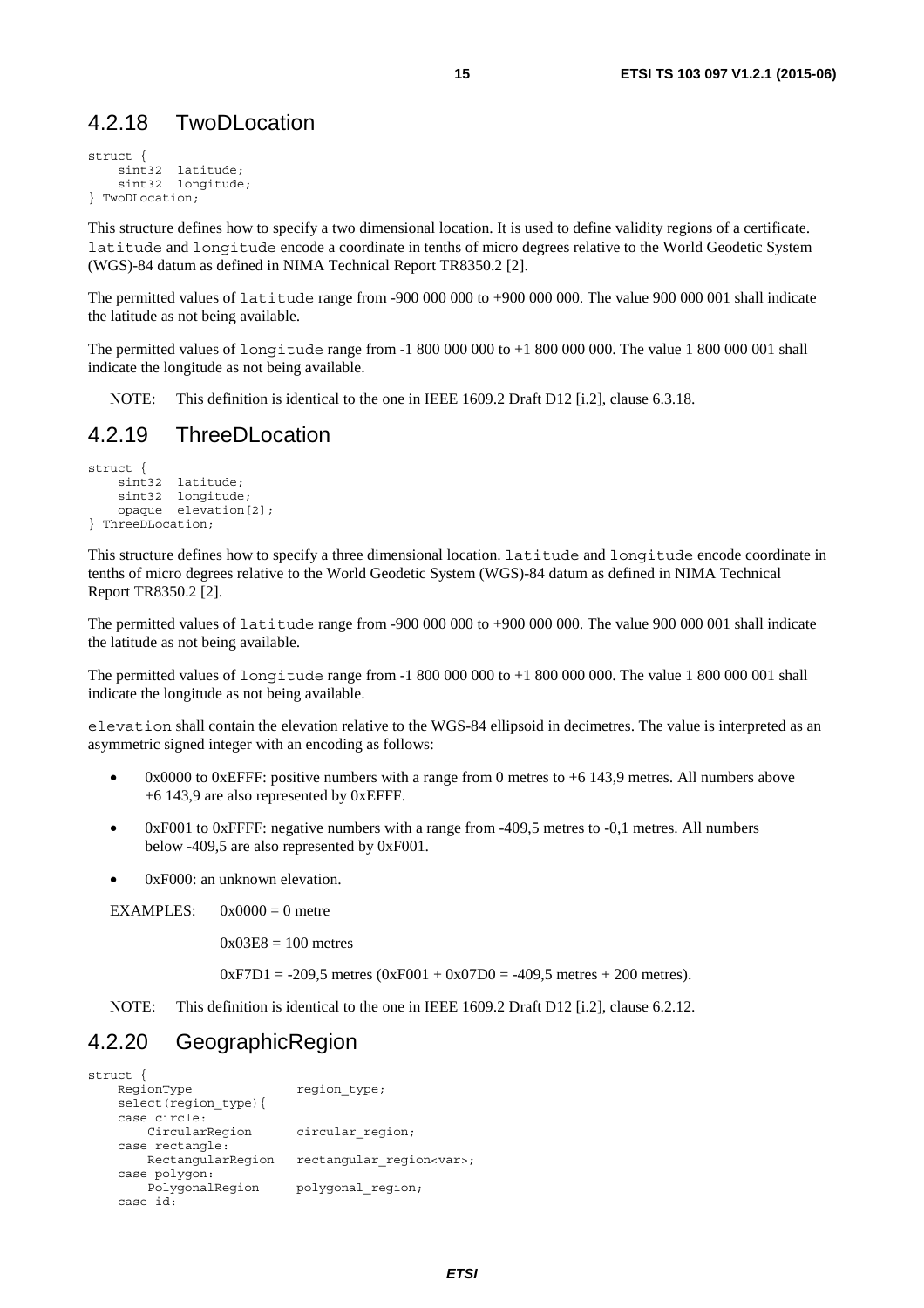```
 IdentifiedRegion id_region; 
   case none: 
\mathbf{z} unknown: 
     opaque other region<var>;
 }
```
} GeographicRegion;

This structure defines how to encode geographic regions. These regions can be used to limit the validity of certificates.

In case of rectangle, the region shall consist of a variable-length vector of rectangles that may be overlapping or disjoint. The variable-length vector shall not contain more than 6 rectangles. The region covered by the rectangles shall be continuous and shall not contain holes.

NOTE: Except inclusion of case id, this definition is identical to the one in IEEE 1609.2 Draft D12 [[i.2](#page-5-0)], clause 6.3.13.

#### 4.2.21 RegionType

```
enum { 
    none(0) circle(1), 
     rectangle(2), 
     polygon(3), 
    id(4).
     reserved(240..255), 
    (2^8-1)} RegionType;
```
This enumeration lists possible region types. Values in the range of 240 to 255 shall not be used as they are reserved for internal testing purposes.

NOTE: This definition is similar to the one in IEEE 1609.2 Draft D12 [[i.2\]](#page-5-0), clause 6.3.14, but the identifier numbering differs, the region ID id was added and from\_issuer removed.

#### 4.2.22 CircularRegion

```
struct { 
     TwoDLocation center;<br>uint16 radius;
                          radius;
} CircularRegion;
```
This structure defines a circular region with radius given in metres and center at center. The region shall include all points on the reference ellipsoid's surface with a distance over surface of Earth equal to or less than the radius to the center point. For a location of type ThreeDLocation, i.e. the location contains an elevation component, the horizontal projection onto the reference ellipsoid is used to determine if the location lies within the circular region.

NOTE: This definition is identical to the one in IEEE 1609.2 Draft D12 [\[i.2\]](#page-5-0), clause 6.3.15.

#### 4.2.23 RectangularRegion

```
struct { 
     TwoDLocation northwest;<br>TwoDLocation southeast;
     TwoDLocation
} RectangularRegion;
```
This structure defines a rectangular region by connecting the four points in the order (northwest.latitude, northwest.longitude), (northwest.longitude, southeast.longitude), (southeast.longitude, southeast.longitude), and (southeast.longitude, northwest.longitude). If two consecutive points P and Q define a line of constant latitude or longitude from P to Q, the left side of the line is defined as being outside of the polygon and the line itself and the right side of the line to be inside the rectangular region. A rectangular region is only valid if the location northwest is north of the location southeast. For a location of type ThreeDLocation, i.e. the location contains an elevation component, the horizontal projection onto the reference ellipsoid is used to determine if the location lies within the rectangular region.

NOTE: This definition is identical to the one in IEEE 1609.2 Draft D12 [\[i.2\]](#page-5-0), clause 6.3.16.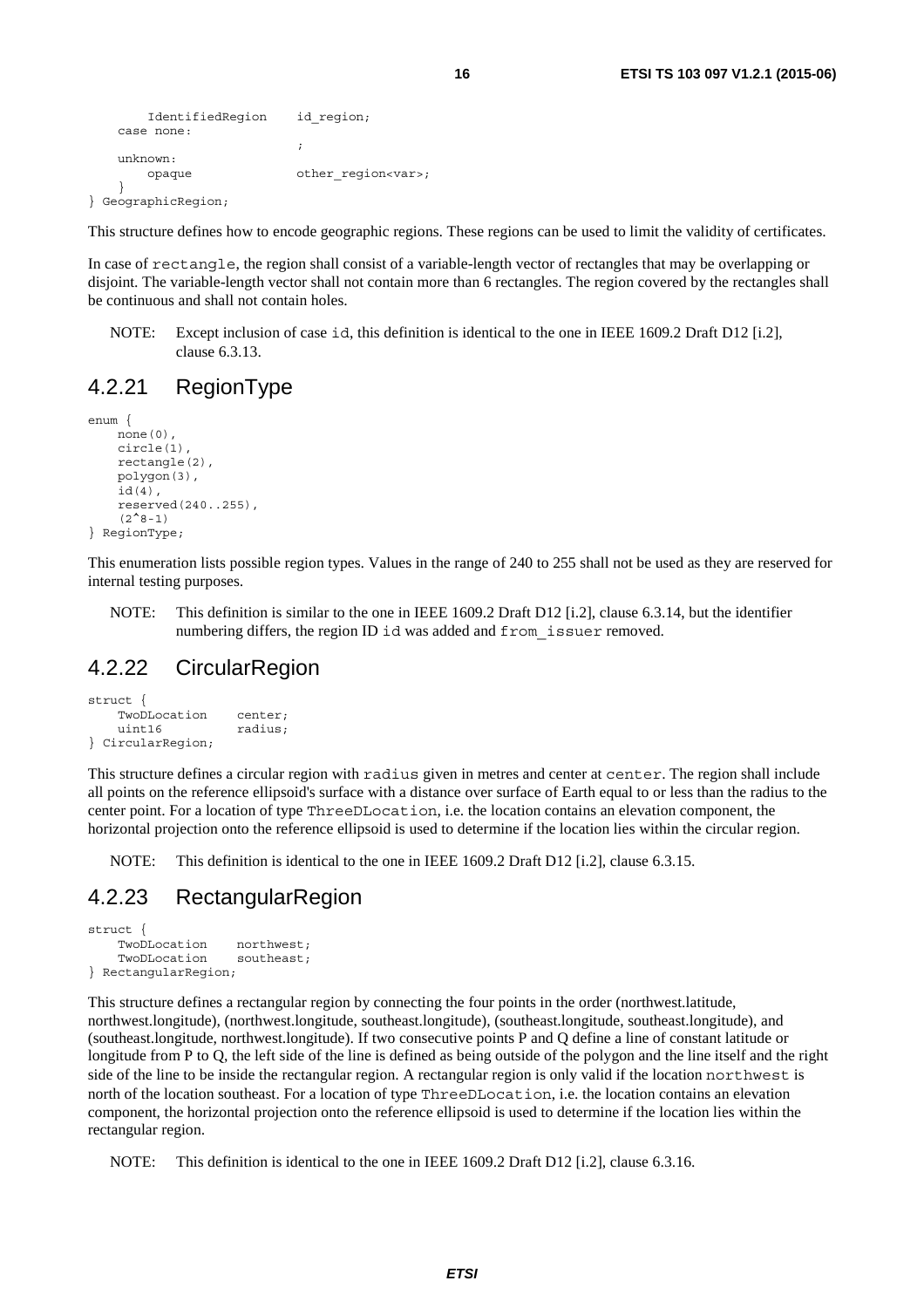#### <span id="page-16-0"></span>4.2.24 PolygonalRegion

```
TwoDLocation PolygonalRegion<var>;
```
This variable-length vector describes a region by enumerating points on the region's boundary. If two consecutively specified points P and Q define a line of constant bearing from P to Q, the left side of the line is defined as being outside of the polygon and the line itself and the right side of the line to be inside the polygon. The points shall be linked to each other, with the last point linked to the first. No intersections shall occur and at least 3 and no more than 12 points shall be given. The specified region shall be continuous and shall not contain holes. For a location of type ThreeDLocation, i.e. the location contains an elevation component, the horizontal projection onto the reference ellipsoid is used to determine if the location lies within the polygonal region.

NOTE: This definition is identical to the one in IEEE 1609.2 Draft D12 [\[i.2\]](#page-5-0), clause 6.3.17.

#### 4.2.25 IdentifiedRegion

```
struct { 
   RegionDictionary region dictionary;
   uint16 region_identifier;
   IntX local region;
} IdentifiedRegion;
```
This structure defines a predefined geographic region determined by the region dictionary region dictionary and the region identifier region identifier. local region may optionally specify a more detailed region within the region. If the whole region is meant, local region shall be set to 0. The details of local\_region are unspecified.

NOTE: This definition is not available in IEEE 1609.2 Draft D12 [\[i.2\]](#page-5-0).

#### 4.2.26 RegionDictionary

```
enum { 
     iso 31661(0),
     un \overline{stats(1)},
      (2^{\overline{8}}-1)} RegionDictionary;
```
This enumeration lists dictionaries containing two-octet records of globally defined regions. The dictionary that corresponds to iso\_3166\_1 shall contain values that correspond to numeric country codes as defined in ISO 3166-1 [\[3](#page-5-0)]. The dictionary that corresponds to un\_stats shall contain values as defined by the United Nations Statistics Division, which is a superset of ISO 3166-1 [\[3](#page-5-0)] including compositions of regions.

NOTE: This definition is not available in IEEE 1609.2 Draft D12 [\[i.2\]](#page-5-0).

# 5 Specification of security header

### 5.1 SecuredMessage

```
struct { 
                  protocol version;
   HeaderField header fields<var>;
   Payload payload_field;
   TrailerField trailer fields<var>;
} SecuredMessage;
```
This structure defines how to encode a generic secured message:

- protocol version specifies the applied protocol version. For compliance with the present document, protocol version 2 shall be used. The protocol\_version shall be increased, if the standard is changed in an incompatible way, i.e. the syntax is incompatible such that older implementations cannot parse the format or the semantic has been changed significantly.
- header fields is a variable-length vector that contains multiple information fields of interest to the security layer. If not defined otherwise in a message profile, the sequence of header fields shall be encoded in ascending numerical order of their type value.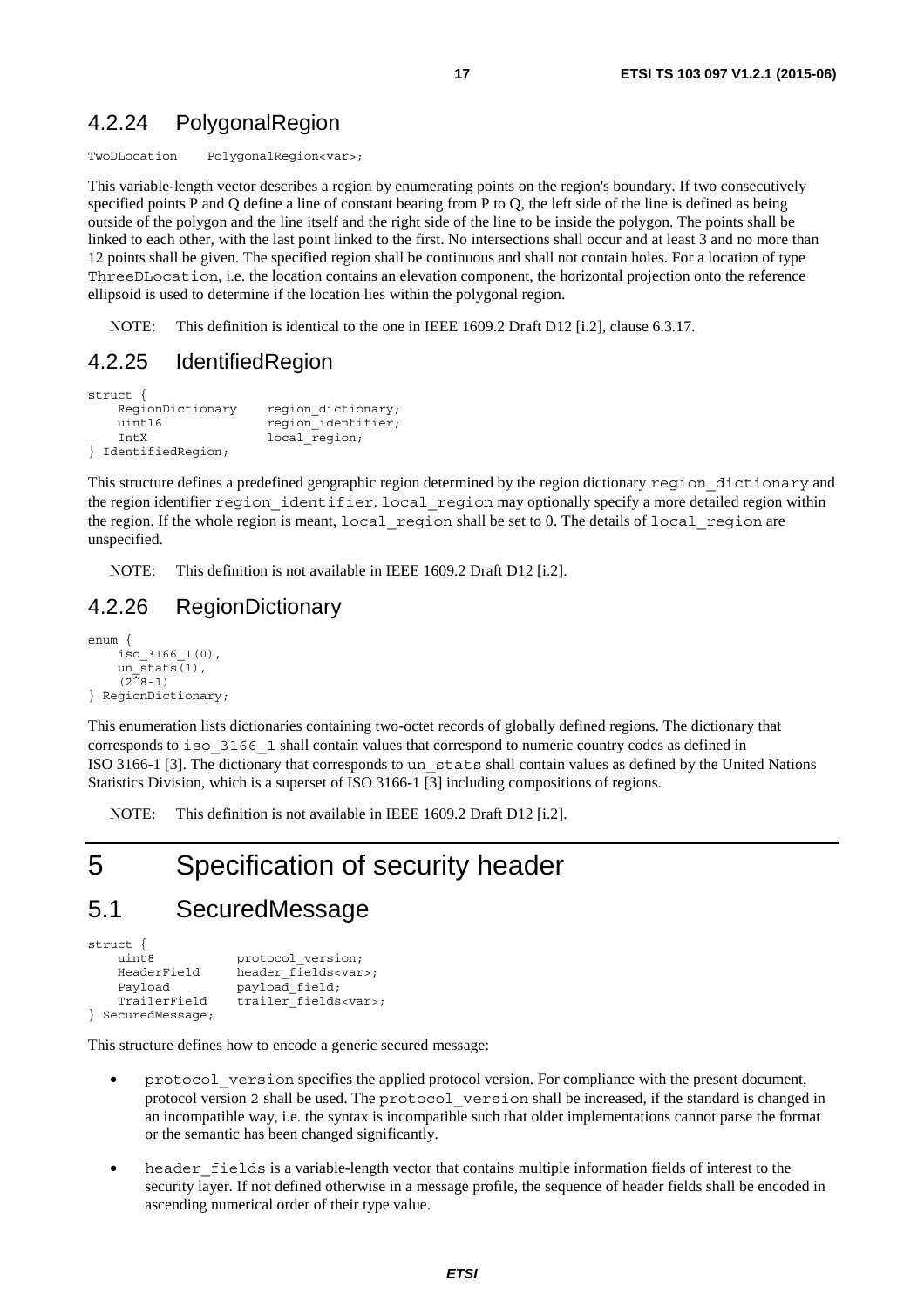- <span id="page-17-0"></span>• payload\_field contains the message's payload. Multiple payloads in one message are not allowed.
- trailer fields is a variable-length vector containing information after the payload, for example, necessary to verify the message's authenticity and integrity. If not defined otherwise in a message profile, the sequence of trailer fields shall be encoded in ascending numerical order of the type value.

Further information about how to fill these variable-length vectors is given via security profiles in clause 7.

NOTE 1: This definition is not available in IEEE 1609.2 Draft D12 [\[i.2\]](#page-5-0).

NOTE 2: An example for a reason to increase the protocol version is a change to the epoch in clause 4.2.15 and clause 4.2.16, which leads to incompatible messages. A counterexample would be an additional header field using the unknown case in clause 5.4. This header field can be ignored by old implementations, if the syntax is kept identical and the versions are compatible. Hence, the protocol\_version should not be increased.

#### 5.2 Payload

```
struct { 
     PayloadType type;
```

```
 select (type) { 
     case signed_external: 
\mathbf{z} case unsecured: 
     case signed: 
     case encrypted: 
     case signed_and_encrypted: 
     unknown: 
     opaque data<var>; 
 } 
} Payload;
```
This structure defines how to encode payload. In case of externally signed payload, no payload data shall be given as all data is external. In this case, the external data shall be included when calculating the signature, at the position where a non-external payload would be. In all other cases, the data shall be given as a variable-length vector containing opaque data.

NOTE 1: This definition is not available in IEEE 1609.2 Draft D12 [\[i.2](#page-5-0)].

NOTE 2: Payloads of type signed external are needed to add a signature in a non-intrusive way to an existing protocol stack, e.g. for extending an IPv6 stack.

#### 5.3 PayloadType

```
enum { 
    unsecured(0),
     signed(1), 
     encrypted(2), 
     signed_external(3), 
    signed and encrypted(4),
     (2^{\bar{6}}8-1)} PayloadType;
```
This enumeration lists the supported types of payloads.

NOTE: This definition is not available in IEEE 1609.2 Draft D12 [\[i.2\]](#page-5-0).

### 5.4 HeaderField

```
struct { 
    HeaderFieldType type; 
    select(type) { 
    case generation_time: 
      Time64 generation time;
    case generation_time_standard_deviation: 
                                  generation time with standard deviation;
    case expiration: 
      Time32 expiry_time;
    case generation_location:
```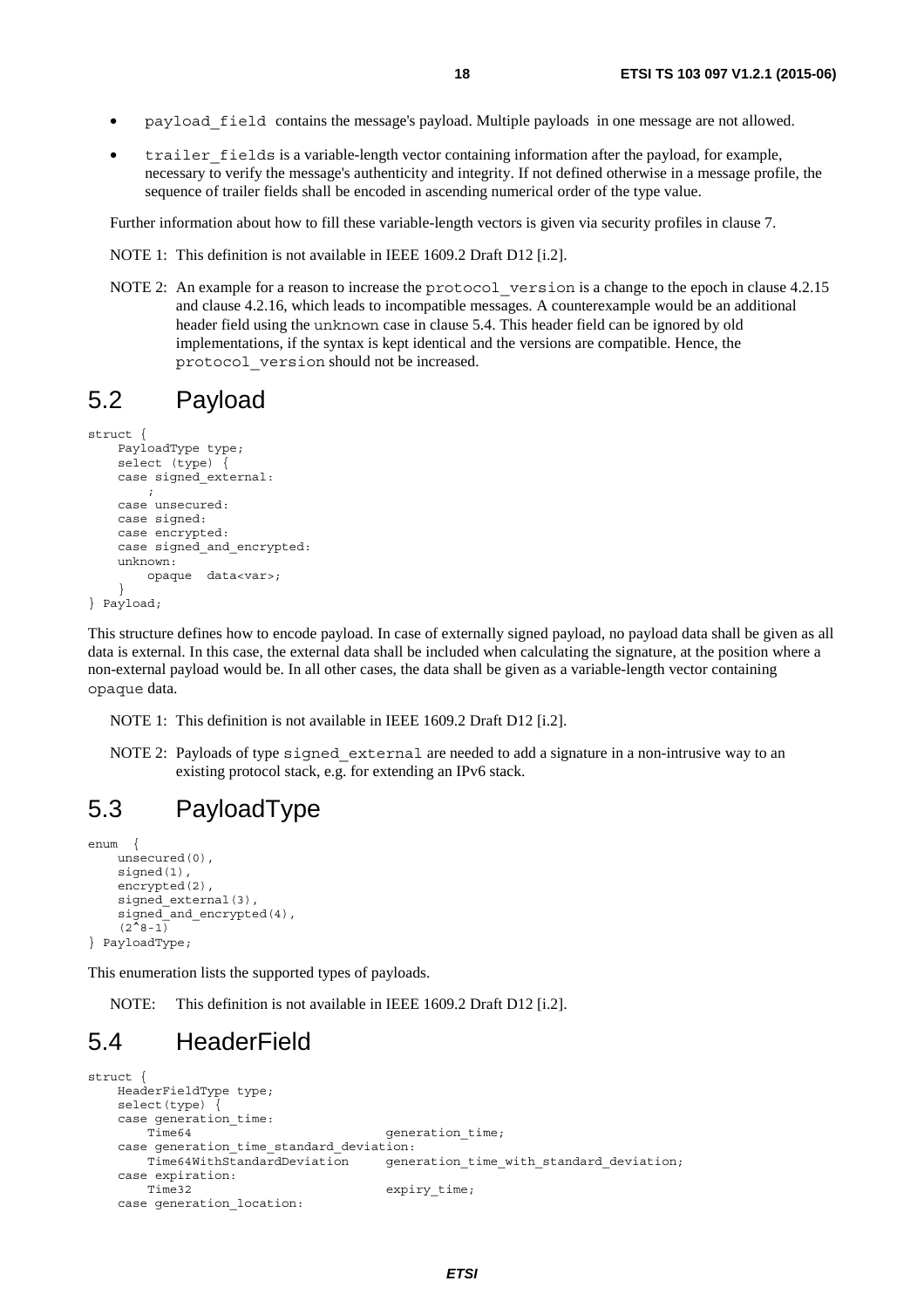```
ThreeDLocation extension generation location;
   case request unrecognized certificate:
     HashedId3 \overline{a} digests<var>;
    case its_aid: 
      IntX its aid;
   case signer info:
       SignerInfo signer; 
   case encryption parameters:
      EncryptionParameters enc_params;
    case recipient_info: 
                               recipients<var>;
    unknown: 
      opaque other header<var>;
 } 
} HeaderField;
```
This structure defines how to encode information of interest to the security layer. Its content depends on the value of type:

- qeneration time: a timestamp of type  $Time64$ , which shall describe the point in time, when the contents of the security headers are fixed prior to the signing process.
- generation time standard deviation: a timestamp of type Time64WithStandardDeviation, which shall describe the point in time, when the contents of the security headers are fixed prior to the signing process. In addition to the timestamp, the confidence described by the standard deviation of the time value contained shall be given.
- expiration: the point in time the validity of this message expires contained in a [Time32](#page-13-0) structure shall be given.
- generation\_location: the location where this message was created contained in a [ThreeDLocation](#page-14-0) structure shall be given.
- request\_unrecognized\_certificate: a request for certificates shall be given in case that a certificate from a peer has not been transmitted before. This request consists of a variable-length vector of 3 octet long certificate digests contained in a [HashedId3](#page-12-0) structure to identify the requested certificates. The request shall be used to request pseudonym certificates and authorization authority certificates.
- its aid: The ITS-AID of the application payload shall be given. The valid ITS-AIDs are specified according to ETSI TS 102 965 [[7\]](#page-5-0).

Furthermore, the HeaderField structure defines cryptographic information that is required for single-pass processing of the payload:

- signer info: information about the message's signer contained in a [SignerInfo](#page-11-0) structure shall be given. If present, the SignerInfo structure shall come first in the array of HeaderFields, unless this is explicitly overridden by the security profile.
- encryption parameters: additional parameters necessary for encryption purposes contained in an [EncryptionParameters](#page-10-0) structure shall be given.
- recipient info: information specific for certain recipients (e.g. data encrypted with a recipients public key) contained in a variable-length vector of type [RecipientInfo](#page-20-0) shall be given. Each recipient\_info vector shall be preceeded by one encryption\_parameters header field to determine the value of symm\_key\_len according to table [4](#page-21-0).

For extensibility, the structure contains a variable field:

• unknown: in all other cases, a variable-length vector containing opaque data shall be given.

NOTE 1: This definition is not available in IEEE 1609.2 Draft D12 [\[i.2\]](#page-5-0).

NOTE 2: The generation time standard deviation and the expiration header fields are currently unused in the security profiles in clause 7.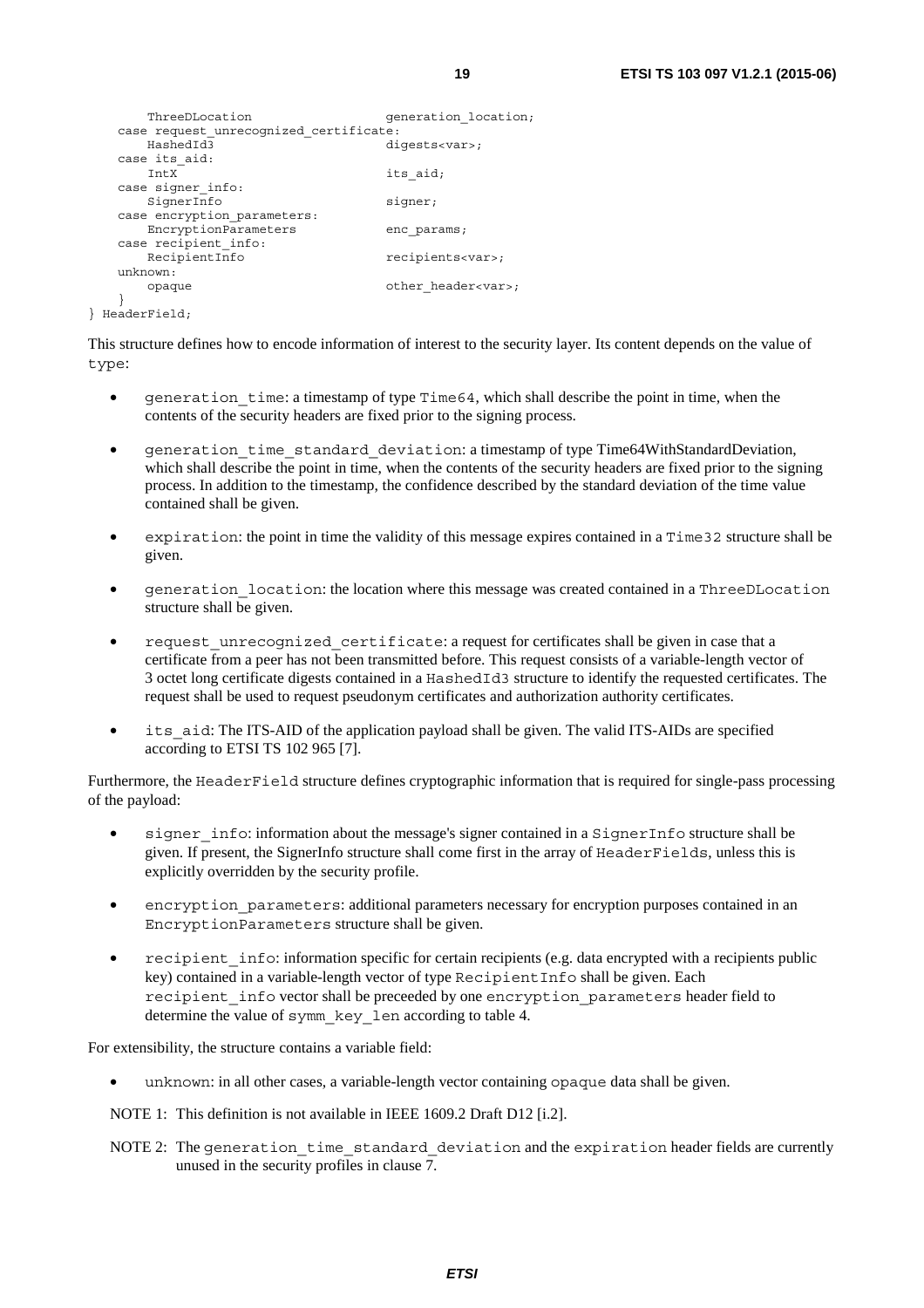### <span id="page-19-0"></span>5.5 HeaderFieldType

```
\overline{m} generation_time(0), 
    generation time standard deviation(1),
    expiration(2),
     generation_location(3), 
     request_unrecognized_certificate(4), 
    its aid(5),
    signer info(128),
     encryption_parameters(129), 
    recipient \overline{info(130)},
    (2^8 - 1)} HeaderFieldType;
```
This enumeration lists the supported types of header fields.

NOTE: This definition is not available in IEEE 1609.2 Draft D12 [\[i.2\]](#page-5-0).

### 5.6 TrailerField

```
struct { 
   TrailerFieldType type;
    select(type) { 
    case signature: 
      Signature signature;
    unkown: 
      opaque security field<var>;
    } 
} TrailerField;
```
This structure defines how to encode information used by the security layer after processing the payload. A trailer field may contain data of the following cases:

• signature: the signature of this message contained in a [Signature](#page-10-0) structure shall be given. The signature is calculated over the hash of the encoding of all previous fields (version, header\_fields field and the payload\_field field), including the encoding of their length. Also the length of the trailer fields field and the type of the signature trailer field shall be included in the hash.

If the payload\_field field has type equal to signed\_external, the data shall be included in the hash calculation immediately after the payload field field, encoded as an opaque<var>, i.e. as if it was included.

If further trailer fields are included in a SecuredMessage, the signature structure shall include all fields in the sequence before, and exclude all fields in the sequence after the signature structure, if not otherwise defined via security profiles.

- If the payload field field type does not contain the keyword "signed" (unsecured or encrypted), then the trailer\_fields field of the SecuredMessage shall not include a [Signature](#page-10-0).
- unknown: in all other cases, a variable-length vector containing opaque data shall be given.

NOTE: This definition is not available in IEEE 1609.2 Draft D12 [\[i.2\]](#page-5-0).

### 5.7 TrailerFieldType

```
enum { 
     signature(1), 
     (2^8 - 1)} TrailerFieldType;
```
This enumeration lists the supported types of trailer fields.

NOTE: This definition is not available in IEEE 1609.2 Draft D12 [\[i.2\]](#page-5-0).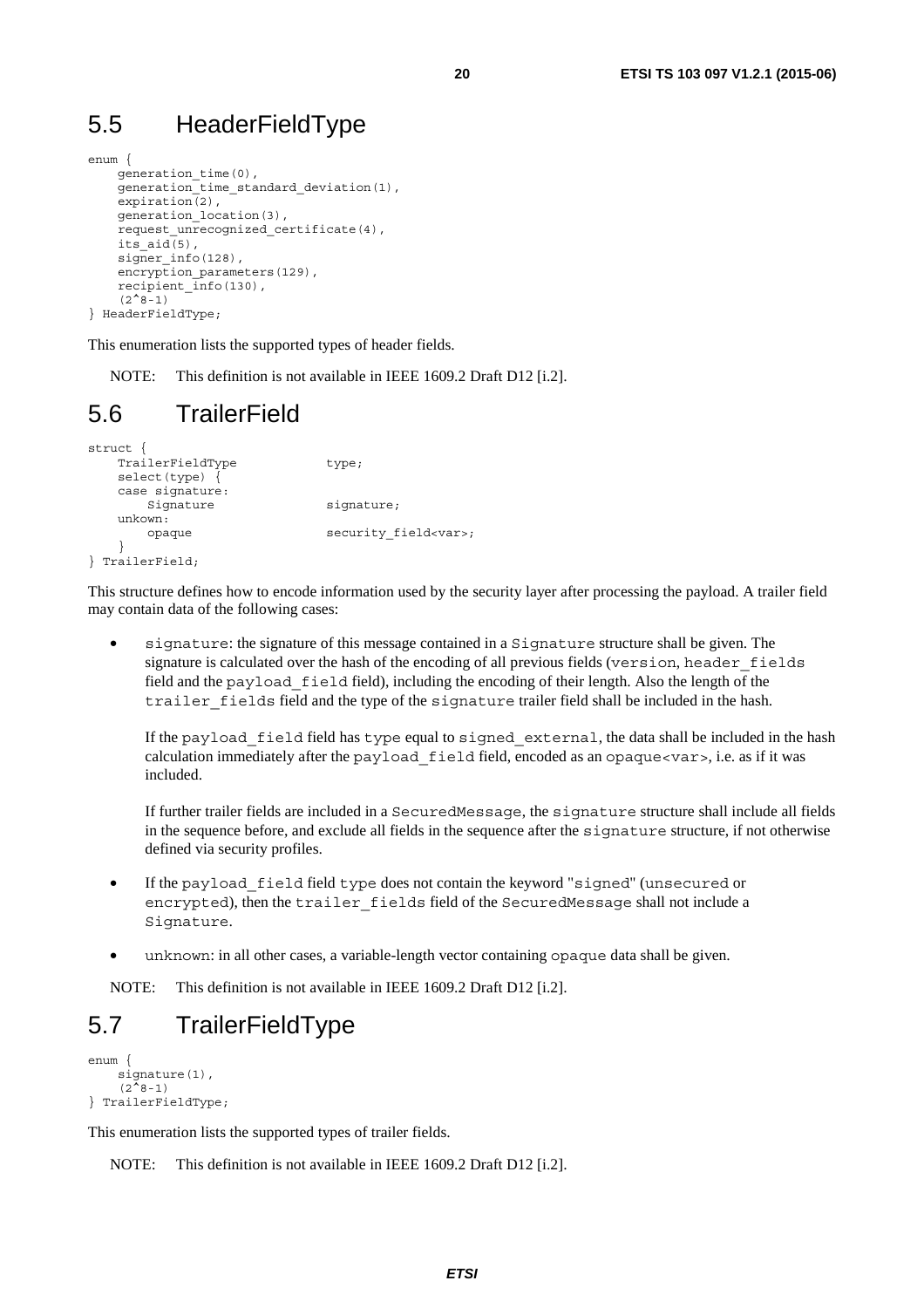## <span id="page-20-0"></span>5.8 RecipientInfo

```
struct { 
   HashedId8 cert id;
   PublicKeyAlgorithm pk_encryption;
   select (pk_encryption) {
    case ecies_nistp256: 
     EciesEncryptedKey enc_key;
    unknown: 
      opaque enc key<var>;
 } 
} RecipientInfo;
```
This structure contains information for the decryption of a message for a recipient. This information is used to distribute recipient specific data. cert\_id determines the 8 octet identifier for the recipient's certificate. Depending on the value of pk\_encryption, the following additional data shall be given:

- ecies nistp256: an encrypted key contained in an EciesEncryptedKey structure shall be given.
- unknown: in all other cases, a variable-length vector containing opaque data encoding an encrypted key shall be given.
- NOTE: Except naming of included type PublicKeyAlgorithm and full inclusion of pk\_encryption (not extern), this definition is identical to the one in IEEE 1609.2 Draft D12 [\[i.2](#page-5-0)], clause 6.2.24.

### 5.9 EciesEncryptedKey

```
 struct { 
   extern SymmetricAlgorithm symm_alg;<br>extern uint32 symm key
                           symm_key_len;
   EccPoint v:
    opaque c[symm_key_len]; 
    opaque t[16]; 
} EciesEncryptedKey;
```
This structure defines how to transmit an ECIES-encrypted symmetric key as defined in IEEE Std 1363a-2004 [\[i.1](#page-5-0)]. The [EccPoint](#page-9-0) v contains the sender's ECC ephemeral key used for the Elliptic Curve Encryption Scheme. This ephemeral key v shall only be used once and for every encryption a new key shall be generated. The vector c contains the encrypted (AES) key. The vector t contains the authentication tag. The symm key len defines the length of vector c containing the encrypted (AES) key and shall be derived from the given algorithm symm\_alg and the mapping as defined in table [4.](#page-21-0) The necessary algorithm shall be given as an external link to the parameter [symm\\_algorithm](#page-10-0) specified in the structure [EncryptionParameters](#page-10-0). To ensure the external link to the [SymmetricAlgorithm](#page-8-0) symm\_alg can be resolved, this EciesEncryptedKey structure shall be preceded by an according [EncryptionParameters](#page-10-0) structure.

Further parameters used for the encryption and decryption using ECIES shall be:

- The parameters  $P_1$  and  $P_2$  shall be empty strings.
- ECSVDP-DHC shall be used as secret value derivation primitive.
- The stream cipher used shall be based on KDF2 using SHA-256.
- As MAC, MAC1 shall be used with SHA-256 and tBits  $= 128$ .
- The length of the key (input) to MAC1 shall be 256 bits.
- The encryption shall use non-DHAES mode.
- Octet strings shall be interpreted using LSB compressed representation or uncompressed representation for the ECC points.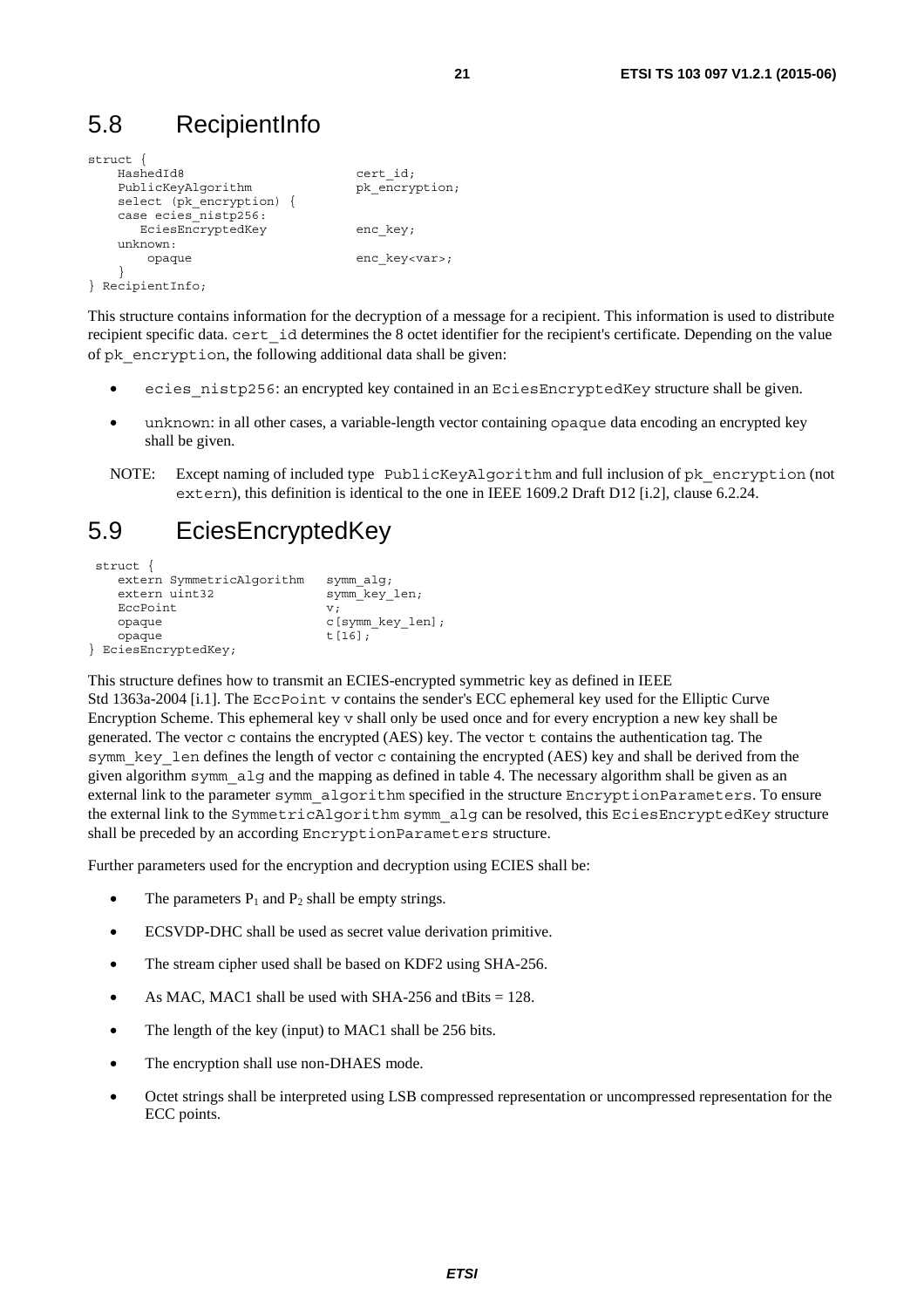| <b>SymmetricAlgorithm value</b> | Length in octets |
|---------------------------------|------------------|
| aes 128 ccm                     |                  |

<span id="page-21-0"></span>NOTE: This definition is identical to the one in IEEE 1609.2 Draft D12 [\[i.2\]](#page-5-0), clause 6.2.25.

# 6 Specification of certificate format

### 6.1 Certificate

```
struct { 
   uint8 version;
   SignerInfo signer_info;
   SubjectInfo subject_info;
   SubjectAttribute subject_attributes<var>;<br>ValidityRestriction validity restrictions<va
                          validity restrictions<var>;
   Signature signature;
} Certificate;
```
This structure defines how to encode a certificate.

- version specifies this certificate's version and shall be set to 2 for conformance with the present document. The version shall be increased, if the standard is changed in an incompatible way, i.e. the syntax is incompatible such that older implementations cannot parse the format or the semantic has been changed significantly.
- Information on this certificate's signer is given signer\_info field. The signer\_info shall be of type self, certificate digest with sha256, certificate digest with other algorithm, or reserved.
- subject\_info specifies information on this certificate's subject.
- Further information on the subject is given in the variable-length vector subject attributes. The elements in the subject\_attributes array shall be encoded in ascending numerical order of their type value, unless this is specifically overridden by a security profile. subject\_attributes shall not contain two entries with the same type value.
- The variable-length vector validity\_restrictions specifies restrictions regarding this certificate's validity. The elements in the validity restrictions array shall be encoded in ascending numerical order of their type value, unless this is specifically overridden by a security profile. validity restrictions shall not contain two entries with the same type value. Each certificate shall include at least one validity\_restriction of type time\_end, time\_start\_and\_end, or time start and duration.
- signature holds the signature of this certificate signed by the responsible CA. The signature shall be calculated over the encoding of all preceding fields, including all encoded lengths. If the subject attributes field contains a field of type reconstruction value, the signature field shall be omitted. The reconstruction value may be used for implicit certificates using ECQV [[i.5](#page-6-0)].
- NOTE 1: A certificate is considered valid if the current time is within the validity period specified in the certificate, the current region is within the validity region specified in the certificate, the type of the certificate is valid for the current type of communication, the signature, which covers all fields except the signature itself, is valid, and the certificate of the signer is valid as signer for the given certificate's type. If the certificate is self-signed, it is valid if it is stored as a trusted certificate.

NOTE 2: This definition differs substantially from the one in IEEE 1609.2 Draft D12 [[i.2\]](#page-5-0), clause 6.3.1.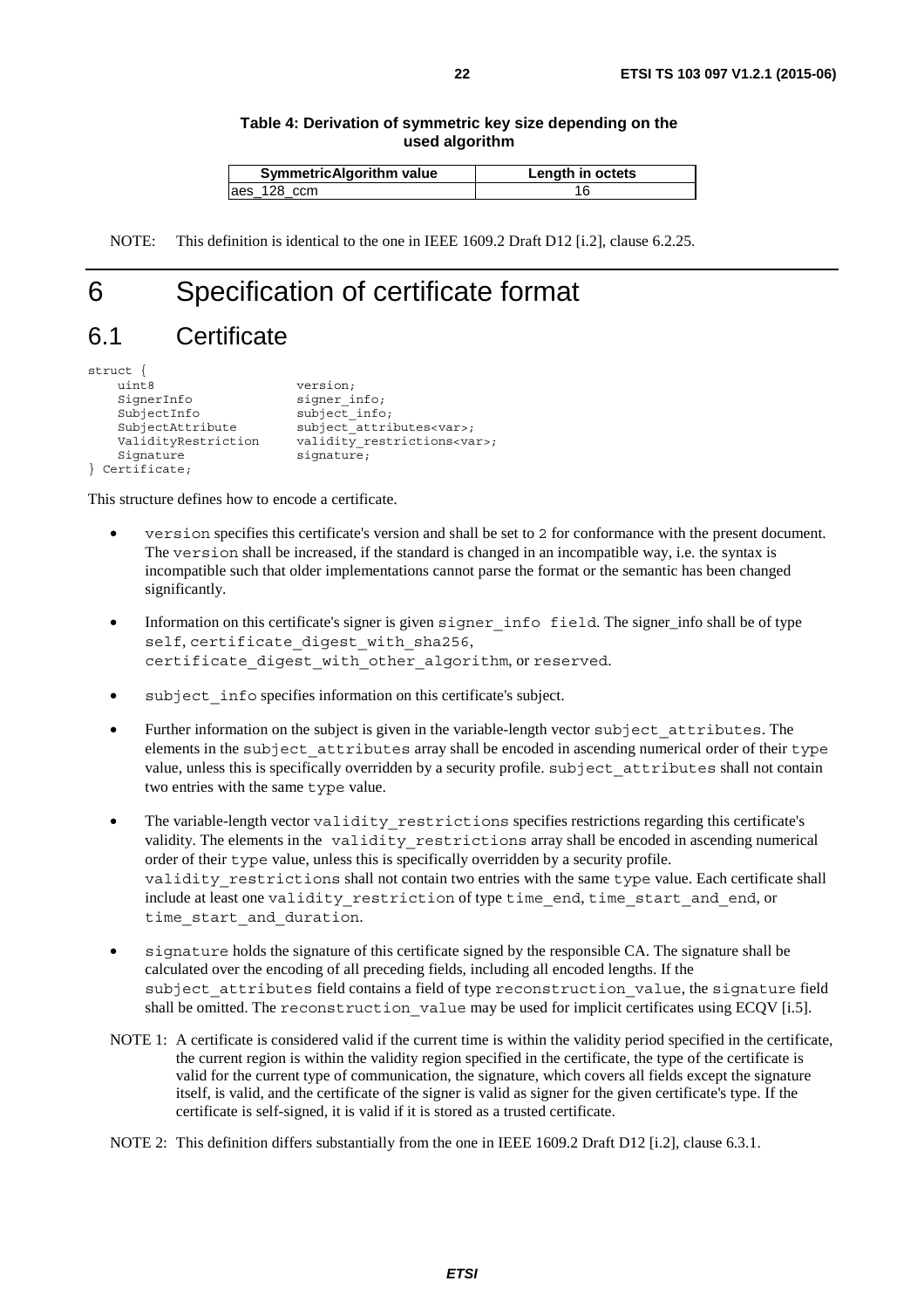### <span id="page-22-0"></span>6.2 SubjectInfo

```
struct { 
   SubjectType subject type;
    opaque subject_name<2^8-1>; 
} SubjectInfo;
```
This structure defines how to encode information about a certificate's subject. It contains the type of information in subject type and the information itself in the variable-length vector subject name. The subject name variable-length vector shall have a maximum length of 32 bytes.

NOTE: This definition is not available in IEEE 1609.2 Draft D12 [\[i.2\]](#page-5-0).

### 6.3 SubjectType

```
enum { 
    enrollment credential(0),
    authorization ticket(1),
    authorization authority(2),
     enrollment_authority(3), 
     root_ca(4), 
    crl signer(5),
    (2^{\lambda}8-1)} SubjectType;
```
This enumeration lists the possible types of subjects:

- Regular ITS stations shall use certificates containing a SubjectInfo of SubjectType enrollment credential when communicating with Enrolment CAs. Such certificates shall not be accepted as signers of other certificates or in regular communication by other ITS-Stations.
- Regular ITS stations shall use certificates containing a SubjectInfo of SubjectType authorization ticket when communicating with other ITS-Stations. Such certificates shall not be accepted as signers of other certificates.
- Authorization CAs, which sign authorization tickets (pseudonyms) for ITS stations, shall use the SubjectType authorization authority.
- Enrolment CAs, which sign enrolment credentials (long term certificates) for ITS stations, shall use the SubjectType enrollment authority.
- Root CAs, which sign certificates of other CAs, shall use the Subject Type root ca.
- Certificate revocation list signers shall use SubjectType crl signer.

NOTE: This definition substantially differs from the one in IEEE 1609.2 Draft D12 [[i.2\]](#page-5-0), clause 6.3.3.

### 6.4 SubjectAttribute

```
struct { 
   SubjectAttributeType type;
    select(type) { 
    case verification_key: 
    case encryption_key: 
      PublicKey key;
    case reconstruction_value: 
      EccPoint rv; case assurance_level: 
      SubjectAssurance assurance level;
    case its_aid_list: 
       IntX its aid list<var>;
    case its_aid_ssp_list: 
       ItsAidSsp its_aid_ssp_list<var>;
    unknown: 
       opaque other attribute<var>;
 } 
} SubjectAttribute;
```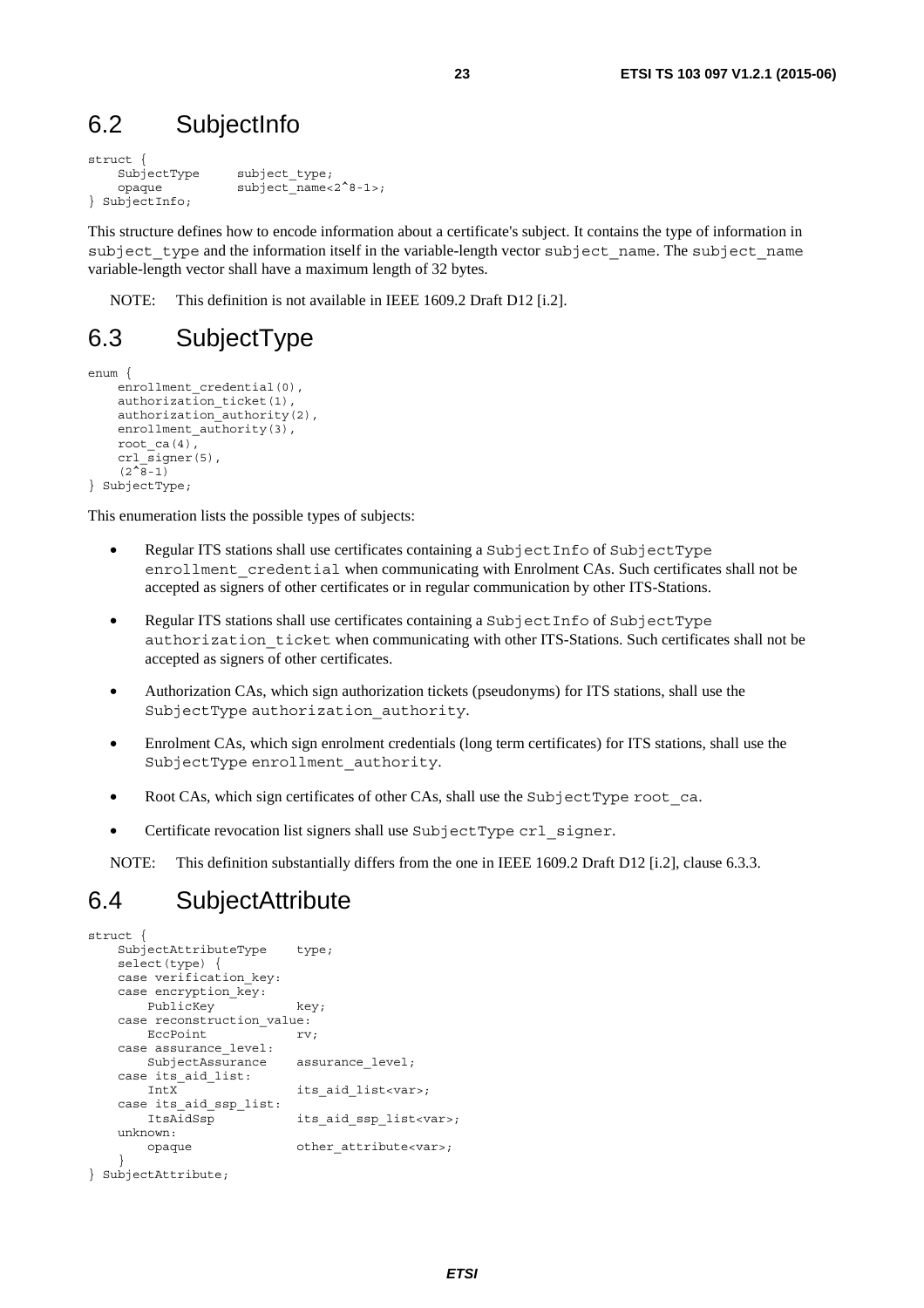<span id="page-23-0"></span>This structure defines how to encode a subject attribute. These attributes serve the purpose of specifying the technical details of a certificate's subject. Depending on the value of type, the following additional data shall be given:

- verification key and encryption key: a public key contained in a PublicKey structure shall be given.
- reconstruction value: an ECC point contained in a [EccPoint](#page-9-0) structure shall be given, which may be used for implicit certificates using ECQV [[i.5\]](#page-6-0).
- assurance level: the assurance level for the subject contained in a SubjectAssurance structure shall be given.
- its aid list: ITS-AIDs contained in a variable-length vector of type [IntX](#page-8-0) shall be given.
- its\_aid\_ssp\_list: ITS-AIDs with associated SSPs contained in a variable-length vector of type [ItsAidSsp](#page-24-0) shall be given.
- unknown: in all other cases, a variable-length vector containing opaque data shall be given.

NOTE: This definition is not available in IEEE 1609.2 Draft D12 [\[i.2\]](#page-5-0).

### 6.5 SubjectAttributeType

```
enum { 
     verification_key(0), 
    encryption key(1),
    assurance \rceilevel(2),
    reconstruction value(3),
    its aid list(32),
    its aid ssp list(33),
    (2^{\lambda}8-1)
} SubjectAttributeType;
```
This enumeration lists the possible types of subject attributes.

NOTE: This definition is not available in IEEE 1609.2 Draft D12 [\[i.2\]](#page-5-0).

#### 6.6 SubjectAssurance

opaque SubjectAssurance;

This field contains the ITS-S's assurance, which denotes the ITS-S's security of both the platform and storage of secret keys as well as the confidence in this assessment.

This field shall be encoded as defined in table 5, where "A" denotes bit fields specifying an assurance level, "R" reserved bit fields and "C" bit fields specifying the confidence.

|  | Table 5: Bitwise encoding of subject assurance |  |  |
|--|------------------------------------------------|--|--|
|--|------------------------------------------------|--|--|

| <b>Bit number</b> |  |  |  |  |
|-------------------|--|--|--|--|
| Interpretation    |  |  |  |  |

In table 5, bit number 0 denotes the least significant bit. Bit 7 to bit 5 denote the ITS-S's assurance levels, bit 4 to bit 2 are reserved for future use and bit 1 and bit 0 denote the confidence.

The specification of these assurance levels as well as the encoding of the confidence levels is outside the scope of the present document. The default (no assurance) shall be all bits set to 0.

- NOTE 1: This definition is not available in IEEE 1609.2 Draft D12 [\[i.2\]](#page-5-0).
- NOTE 2: A process should be defined how to evaluate each implementation and how to assign a corresponding subject assurance according to the evaluation result(s). However, this process is out of scope of the present document.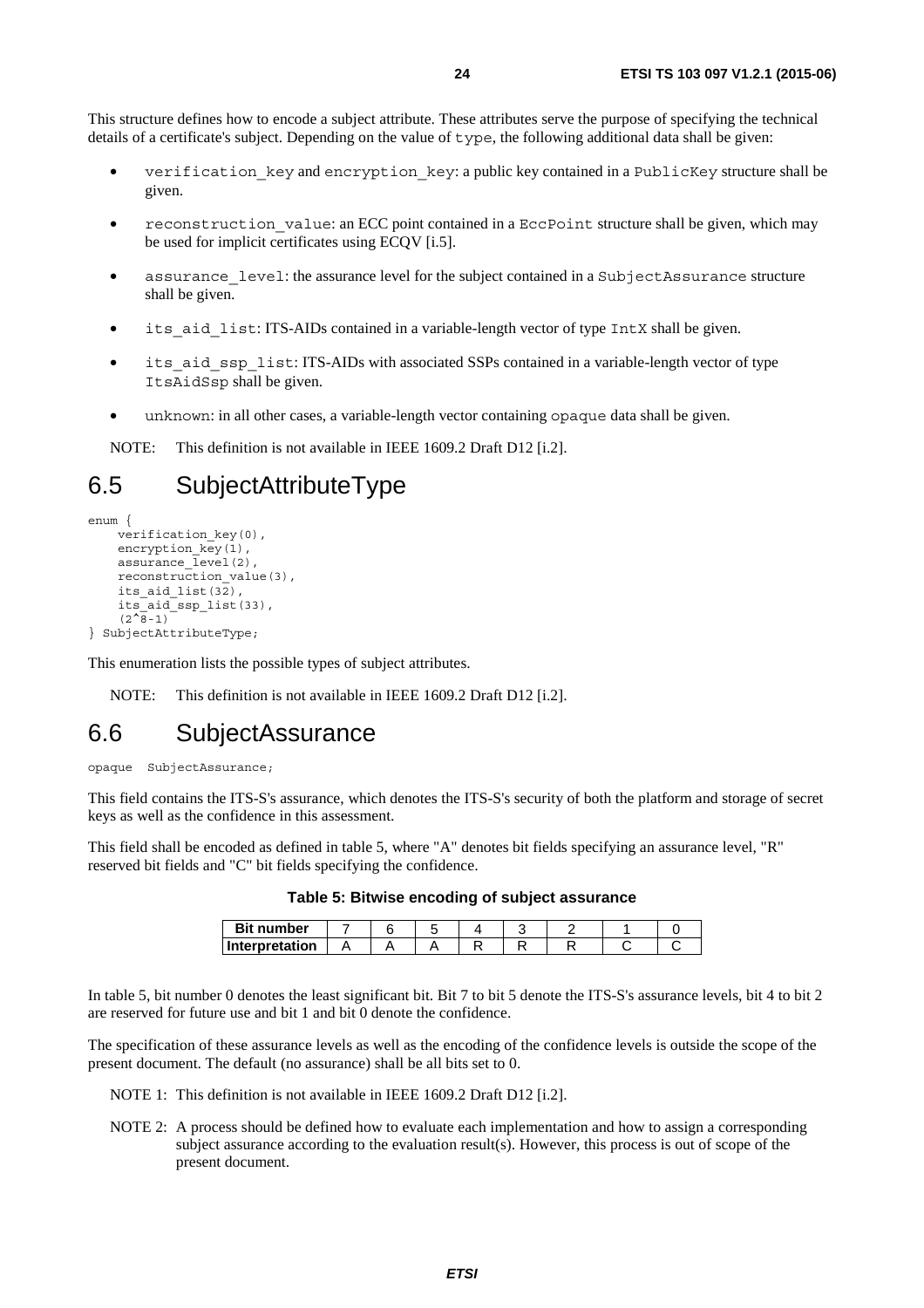### <span id="page-24-0"></span>6.7 ValidityRestriction

```
struct {
    ValidityRestrictionType type; 
   select(type){
    case time_end: 
       Time32 end validity;
    case time_start_and_end: 
       Time32 = start validity;
       Time32 end validity;
    case time_start_and_duration: 
       Time32 start_validity;<br>Duration duration;
       Duration
    case region: 
       GeographicRegion region; 
    unknown: 
        opaque data<var>; 
 } 
} ValidityRestriction;
```
This structure defines ways to restrict the validity of a certificate depending on the value of type:

- time end: the expiration date for the associated certificate contained in a [Time32](#page-13-0) structure shall be given.
- time start and end: the beginning of the validity contained in a [Time32](#page-13-0) structure and the expiration date contained in another [Time32](#page-13-0) structure shall be given.
- time start and duration: the beginning of the validity contained in a [Time32](#page-13-0) structure and the duration of validity contained in a [Duration](#page-13-0) structure shall be given.
- region: the region the certificate is valid in contained in a Geographic Region structure shall be given.
- unknown: in all other cases, a variable-length vector containing opaque data shall be given.

A valid certificate shall contain exactly one validity restriction of type time\_end, time\_start\_and\_end, or time start and duration.

NOTE: This definition is not available in IEEE 1609.2 Draft D12 [\[i.2\]](#page-5-0).

### 6.8 ValidityRestrictionType

```
enum { 
    time_end(0),
    time<sup>start</sup> and end(1),
    time_start_and_duration(2),
    reation(3),
    (2^8-1)} ValidityRestrictionType;
```
This enumeration lists the possible types of restrictions to a certificate's validity.

NOTE: This definition is not available in IEEE 1609.2 Draft D12 [\[i.2\]](#page-5-0).

### 6.9 ItsAidSsp

```
struct { 
               its aid;
   opaque service specific permissions<var>;
} ItsAidSsp;
```
This structure defines how to encode an ITS-AID with associated Service Specific Permissions (SSP). service specific permissions shall have a maximum length of 31 octets. The definition of SSPs is out of scope of the present document.

NOTE: This definition is similar to the one in IEEE 1609.2 Draft D12 [\[i.2\]](#page-5-0), clause 6.3.24, but uses different naming, a slightly more flexible encoding of the ITS-AID.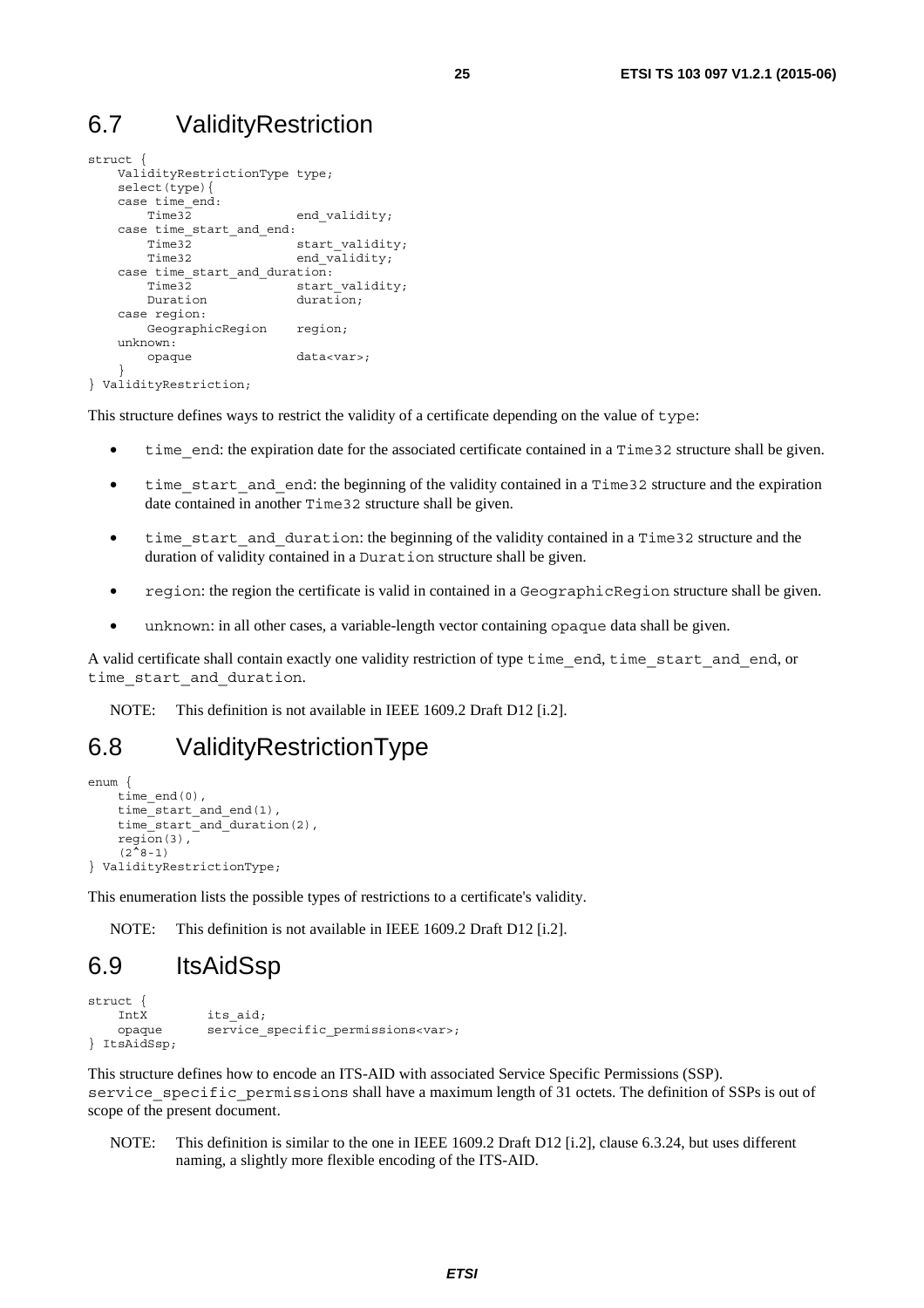## <span id="page-25-0"></span>7 Security profiles

### 7.1 Security profile for CAMs

This clause defines which fields shall be included in the SecuredMessage structure for Cooperative Awareness Messages (CAMs) as well as the scope of application of cryptographic features applied to the header.

These [HeaderField](#page-17-0) elements shall be included in all CAMs. With the exception of signer info, which is encoded first, all header\_field elements shall be included in ascending order according to the numbering of the enumeration of the according type structure:

- signer info: this field shall contain exactly one field of the types certificate digest with sha256, certificate chain or certificate, according to the following rules:
	- In the normal case, the signer info field of type certificate digest with sha256 shall be included.
	- Instead of including a field of type certificate digest with sha256, a signer info field of type certificate shall be included one second after the last inclusion of a field of type certificate.
	- If the ITS-S receives a CAM from a previously unknown certificate, it shall include a field of type certificate immediately in its next CAM, instead of including a field of type certificate digest with sha256. In this case, the timer for the next inclusion of a field of type certificate shall be restarted.
	- If an ITS-S receives a CAM whose security header includes a HeaderField of type request\_unrecognized\_certificate, then the ITS-S shall evaluate the list of [HashedId3](#page-12-0) digests included in that field. If the ITS-S finds a [HashedId3](#page-12-0) of its own, currently used authorization ticket and not of the authorization authority in that list, it shall include a signer\_info field of type certificate immediately in its next CAM, instead of including a signer\_info field of type certificate digest with sha256. If the ITS-S finds a [HashedId3](#page-12-0) of its own, currently used authorization authority in that list, it shall include a signer info field of type certificate chain containing the currently used authorization ticket and authorization authority certificate immediately in its next CAM, instead of including a signer\_info field of type certificate digest with sha256.
- generation\_time: this field shall contain the current absolute time. The generation\_time is valid, if it is in the validity period of the certificate referenced by the signer\_info.
- its aid: this field shall encode the ITS-AID for CAMs according to ETSI TS 102 965 [\[7](#page-5-0)].

The HeaderField element request unrecognized certificate shall be included if an ITS-S received CAMs from other ITS-Ss, which the ITS-S has never encountered before and which included only a signer\_info field of type certificate digest with sha256 instead of a signer info HeaderField of type certificate. In this case, the signature of the received CAMs cannot be verified because the verification key is missing. The field digests<var> in the structure of request\_unrecognized\_certificate shall be filled with a list of [HashedId3](#page-12-0) elements of the missing ITS-S certificates.

NOTE 1: [HashedId3](#page-12-0) elements can be formed by using the least significant three bytes of the corresponding HashedId8.

None of the possible HeaderField cases shall be included more than once. All other HeaderField types defined in clause 5 shall not be used. Future HeaderField types may be included. Any other HeaderField types included shall not be used to determine the validity of the message.

A [Payload](#page-17-0) element shall be included for all CAMs. This element shall be of type signed and contain the CAM payload.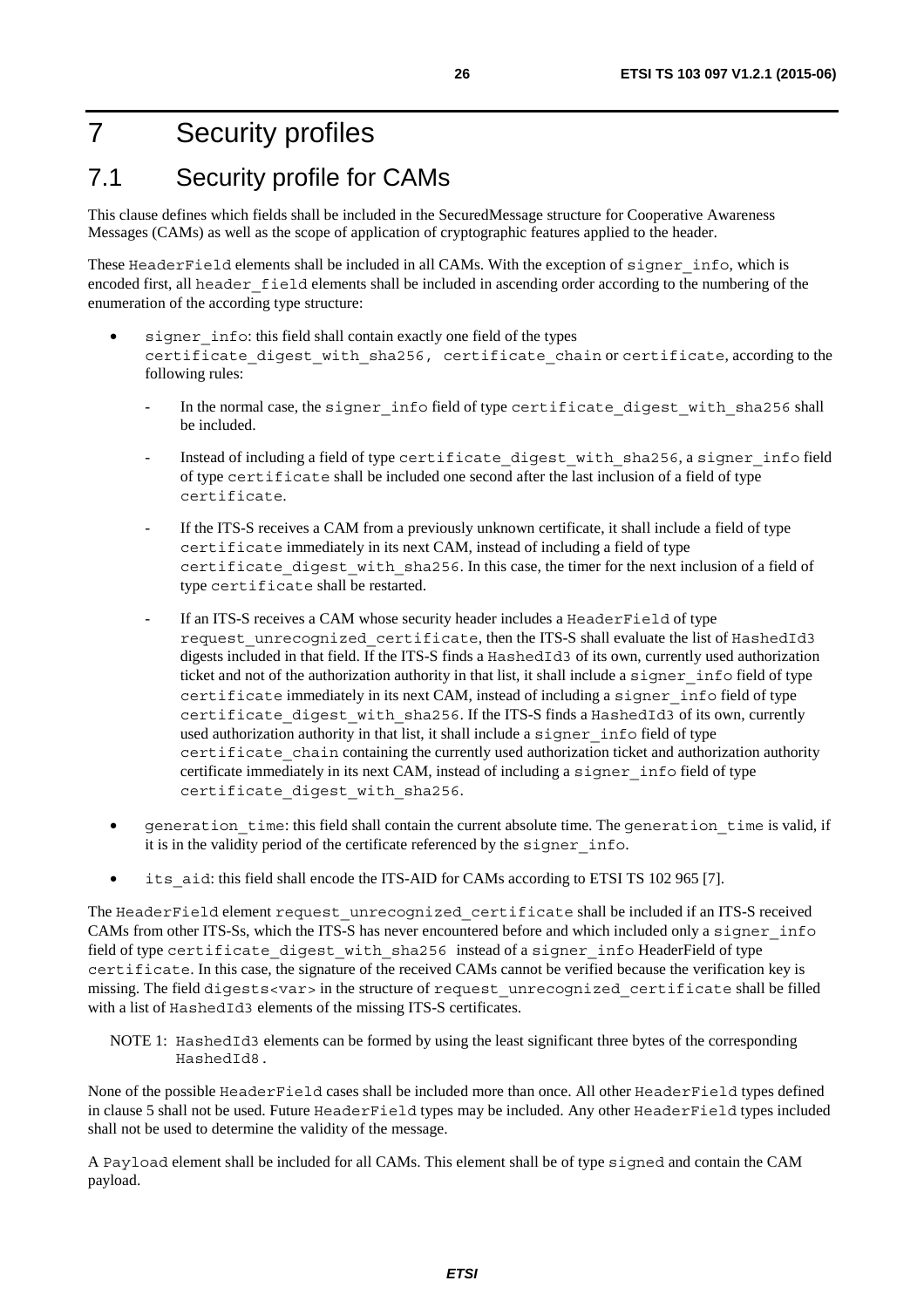<span id="page-26-0"></span>These [TrailerField](#page-19-0) elements shall be included in all CAMs:

- signature: this field shall contain a signature calculated over these fields of the [SecuredMessage](#page-16-0) data structure:
	- protocol version.
	- The variable-length vector header fields including its length.
	- The complete payload field field.
	- The length of the variable-length vector trailer fields and the type of the signature trailer field.

CAMs shall not be encrypted.

NOTE 2: Table 6 illustrates which parts of a SecuredMessage are taken into account when generating the signature of a message.

**Table 6: Example for the ECDSA signature generation for a SecuredMessage** 

| <b>Element</b>                          | <b>Description</b>           |
|-----------------------------------------|------------------------------|
| SecuredMessage                          |                              |
| uint8 protocol_version                  |                              |
| HeaderField header_fields <var></var>   |                              |
| .                                       |                              |
| Payload payload_fields <var></var>      | Covered by the signature     |
| .                                       |                              |
| TrailerField trailer fields <var></var> |                              |
| TrailerFieldType type                   |                              |
| PublicKeyAlgorithm algorithm            | Not covered by the signature |
| EcdsaSignature ecdsa_signature          |                              |
| <b>EccPoint R</b>                       |                              |
| EccPointType type                       |                              |
| opaque x[32]                            | ECDSA signature (r,s)        |
| opaque s[32]                            |                              |

### 7.2 Security profile for DENMs

This clause defines which fields shall always be included in the SecuredMessage structure for Decentralized Environmental Notification Messages (DENMs) as well as the scope of application of cryptographic features applied to the header.

These [HeaderField](#page-17-0) elements shall be included in all DENMs. With the exception of signer\_info, which is encoded first, all header field elements shall be included in ascending order according to the numbering of the enumeration of the according type structure:

- signer info: this field shall contain an element of type certificate.
- generation time: this field shall contain the current absolute time. The generation time is valid, if it is in the validity period of the certificate referenced by the signer\_info.
- generation\_location: this field shall contain the current location of the ITS-S at the point in time the contents of the security headers are fixed prior to the signing process. The generation\_location is valid, either if there is no geographic validity restriction in the certificate referenced by the signer info, or if it is inside the geographic validity restriction of this certificate.
- its aid: this field shall encode the ITS-AID for DENMs according to ETSI TS 102 965 [\[7](#page-5-0)].

None of the possible HeaderField cases shall be included more than once. All other HeaderField types defined in clause 5 shall not be used. Future HeaderField types may be included. Any other HeaderField types included shall not be used to determine the validity of the message.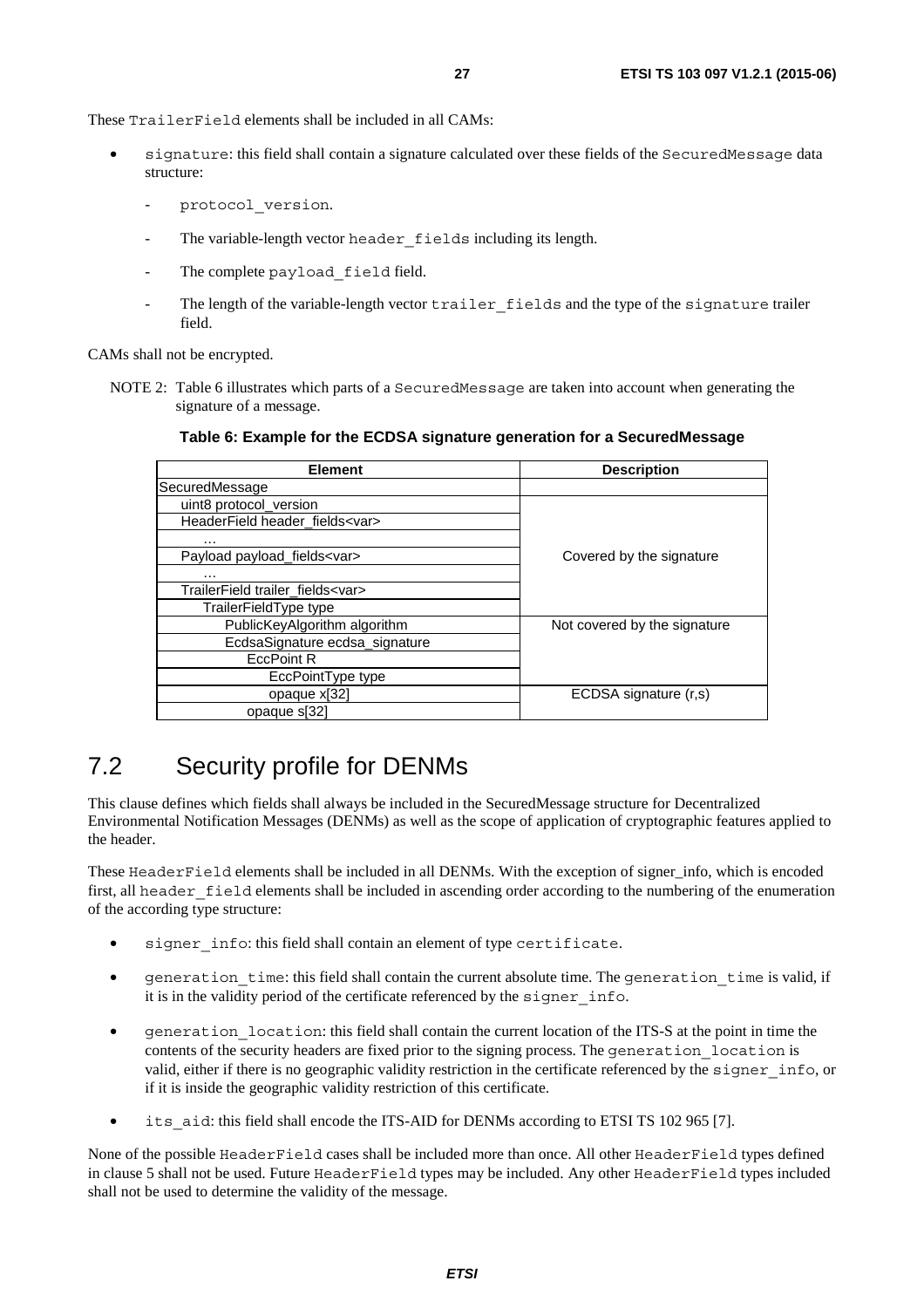<span id="page-27-0"></span>A [Payload](#page-17-0) element shall be included for all DENMs. This element shall be of type signed and contain the DENM payload.

These [TrailerField](#page-19-0) elements shall be included in all DENMs:

- signature: this field shall contain a signature calculated over these fields of the [SecuredMessage](#page-16-0) data structure:
	- protocol version.
	- The variable-length vector header fields including its length.
	- The complete payload field field.
	- The length of the variable-length vector trailer fields and the type of the signature trailer field.

DENMs shall not be encrypted.

### 7.3 Generic security profile for other signed messages

This clause defines which fields shall always be included in the SecuredMessage structure for other signed messages as well as the scope of application of cryptographic features applied to the header.

These [HeaderField](#page-17-0) elements shall be included. With the exception of signer\_info, which is encoded first, all header field elements shall be included in ascending order according to the numbering of the enumeration of the according type structure:

- signer info: this field shall contain an element of type certificate.
- generation time: this field shall contain the current absolute time. The generation time is valid, if it is in the validity period of the certificate referenced by the signer\_info.
- generation location: this field shall contain the current location of the ITS-S at the point in time the contents of the security headers are fixed prior to the signing process. The generation\_location is valid, either if there is no geographic validity restriction in the certificate referenced by the signer\_info, or if it is inside the geographic validity restriction of this certificate.
- its aid: this field shall encode an ITS-AID according to ETSI TS 102 965 [[7\]](#page-5-0). This field shall not encode an ITS-AID that is reserved for use with other security profiles. The present document covers the ITS-AIDs for CAM and DENM.

None of the possible HeaderField cases shall be included more than once. Additional HeaderField types are allowed.

A [Payload](#page-17-0) element of type signed, signed\_external or signed\_and\_encrypted shall be included.

These [TrailerField](#page-19-0) elements shall be included:

- signature: this field shall contain a signature calculated over these fields of the [SecuredMessage](#page-16-0) data structure:
	- protocol version.
	- The variable-length vector header fields including its length.
	- The complete payload field field. If the payload is marked as external, its contents shall be included in the hash as well, at the position where a non-external payload would be.
	- The length of the variable-length vector trailer fields and the type of the signature trailer field.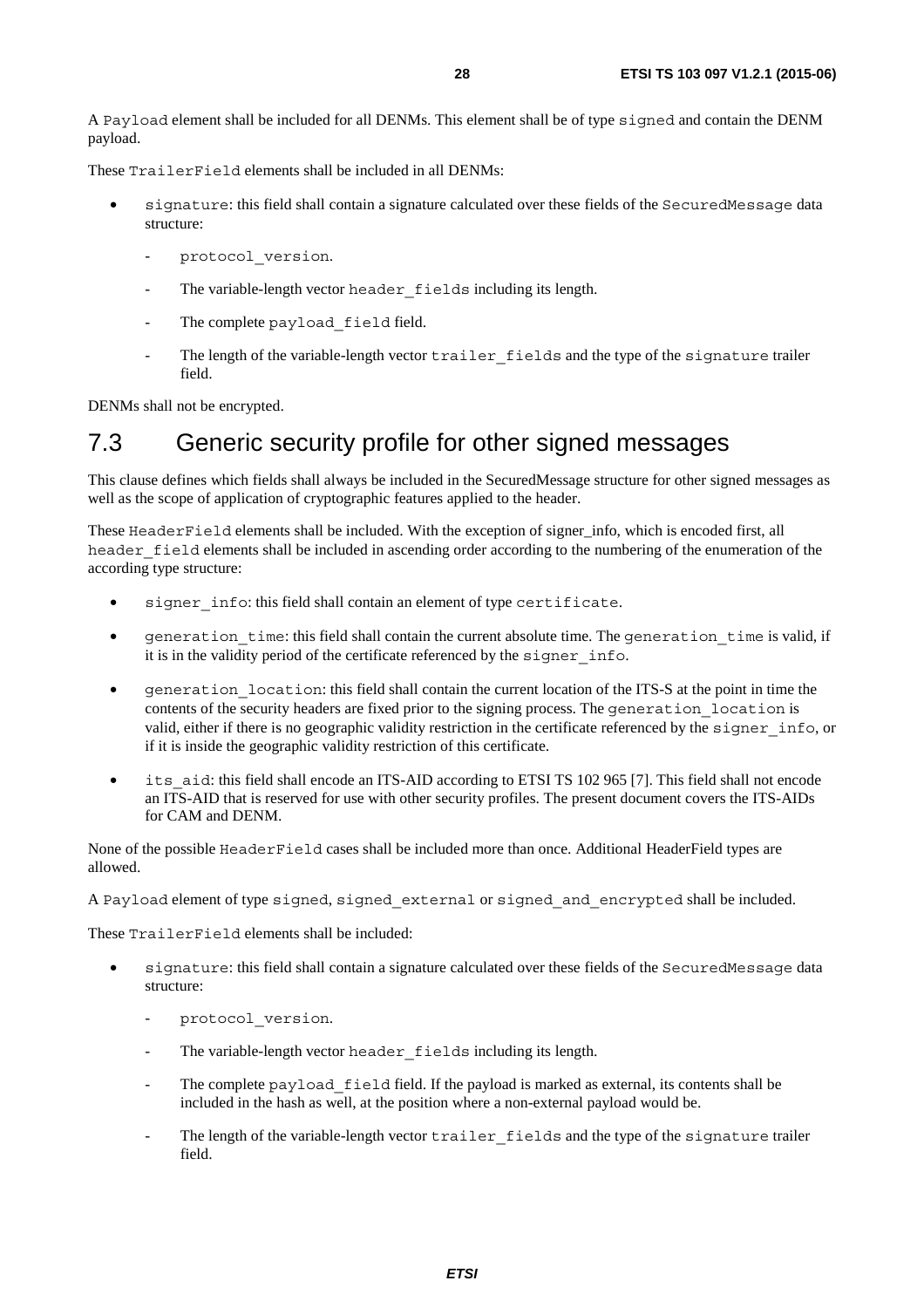### <span id="page-28-0"></span>7.4 Profiles for certificates

#### 7.4.1 Introduction

Clause 7.4 defines which types of variable fields shall always be included in certificates.

The version field of a certificate shall be set according to clause 6.1.

The following SubjectAttribute elements shall be included:

- verification key: this field shall contain the public key of the key pair that is used to sign and verify message or certificate signatures.
- assurance level: this field shall contain the assurance level of the sender or certificate authority. A certificate shall contain an assurance level that is equal to or lower than the assurance level of the certificate referenced by the signer info. If the assurance level is unknown for the certificate then the default assurance level 0 shall be used.

Exactly one of the following [ValidityRestriction](#page-24-0) fields shall be included:

- time end: this field shall contain the end of validity of the certificate.
- time start and end: this field shall contain the validity period of the certificate.
- time start and duration: this field shall contain the validity period of the certificate.

The options time\_start\_and\_end or time\_start\_and\_duration should be preferred. If the signer\_info is different from self, then the validity period defined by time\_end, time\_start\_and\_end or time\_start\_and duration shall be within the validity period of the certificate referenced by the signer info.

A certificate shall contain a validity restriction of type region, if the certificate referenced by the signer\_info contains a validity restriction of type region. Every certificate with a validity restriction of type region shall contain a region that is covered by the certificate referenced by the signer info. For the field signer info, exactly one of the following types shall be included:

- certificate digest with sha256
- certificate digest with other algorithm
- self

Apart from these fields, certificate contents may be extended depending on the purpose of the certificate.

All certificates shall contain a Signature field containing a signature calculated over these fields of the Certificate data structure:

- The version
- The signer info
- The subject info
- The subject attributes vector including its length
- The validity restrictions vector including its length

Every certificate containing an its\_aid\_list or its\_aid\_ssp\_list subject attribute shall contain a subset of the permissions that are contained in the certificate referenced by the signer info. An its aid in an its aid list shall be interpreted as containing a superset of all possible service specific permissions of this its\_aid.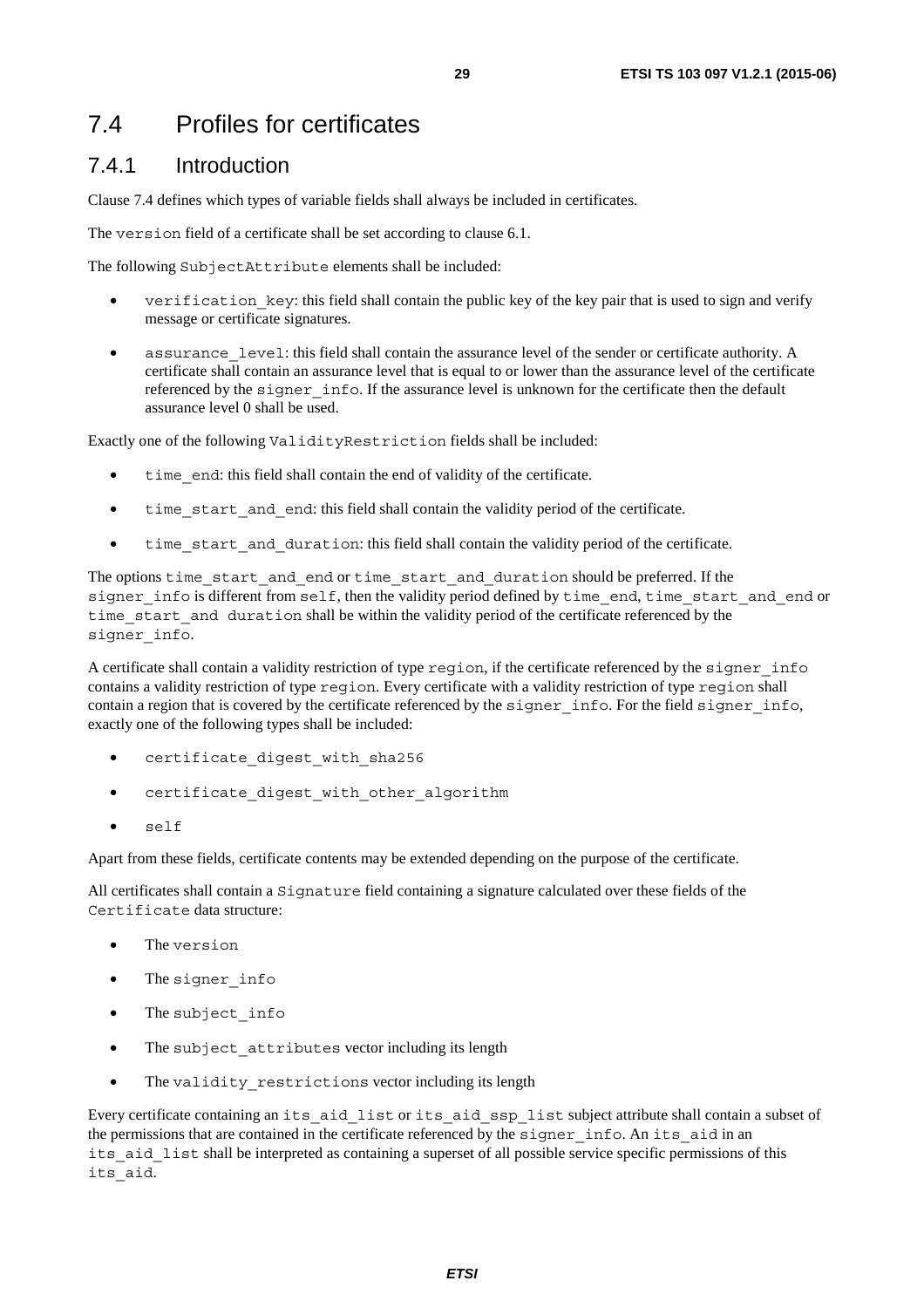### <span id="page-29-0"></span>7.4.2 Authorization tickets (pseudonymous certificates)

This clause defines additional aspects of authorization tickets (i.e. pseudonymous certificates) as defined in ETSI TS 102 940 [[6\]](#page-5-0).

For the field signer info, exactly one of the following types shall be included:

certificate digest with sha256.

The [SubjectInfo](#page-22-0) field of the authorization ticket shall be set to these values:

- subject type: this field shall be set to authorization ticket (1).
- subject name: this field shall be encoded as 0x00 (empty name field).

These SubjectAttribute elements shall be included in addition to those specified in clause [7.](#page-28-0)4.1 for all certificates:

its aid ssp list: this field shall contain a list of ITS-AIDs with associated Service Specific Permissions (SSP). For each ITS-AID only one ItsAidSsp shall be used.

As [ValidityRestriction](#page-24-0) field restricting the time of validity, time\_start\_and\_end shall be included.

#### 7.4.3 Enrolment credential (long-term certificates)

This clause defines additional aspects of enrolment credentials (i.e. long-term certificates) as defined in ETSI TS 102 940 [[6\]](#page-5-0).

For the field signer info, exactly one of the following types shall be included:

certificate digest with sha256.

In the [SubjectInfo](#page-22-0) field of the enrolment credential, subject\_type shall be set to enrollment credential(0).

These SubjectAttribute elements shall be included in addition to those specified in clause [7.](#page-28-0)4.1 for all certificates:

its aid ssp list: this field shall contain a list of ITS-AIDs with associated Service Specific Permissions (SSP). For each ITS-AID only one ItsAidSsp shall be used.

As [ValidityRestriction](#page-24-0) field restricting the time of validity, time\_start\_and\_end shall be included.

NOTE: The its aid ssp list is used for enrolment credentials to enforce that an ITS-S cannot expand its own service specific permissions in authorization tickets through manipulation of requests to the CA.

#### 7.4.4 Certificate authority certificates

This clause defines additional aspects of certificate authority certificates.

The following [SignerInfo](#page-11-0) fields shall be included:

- For root certificate authority certificates, the signer info field shall be set to self.
- For other certificate authorities, the signer info field shall be set to certificate digest with sha256.

In the [SubjectInfo](#page-22-0) field of the CA certificate, subject\_type shall be set to one of these types:

- authorization authority, for authorization authorities, i.e. certificate authorities issuing authorization tickets.
- enrollment authority, for enrolment authorities, i.e. certificate authorities issuing enrolment credentials.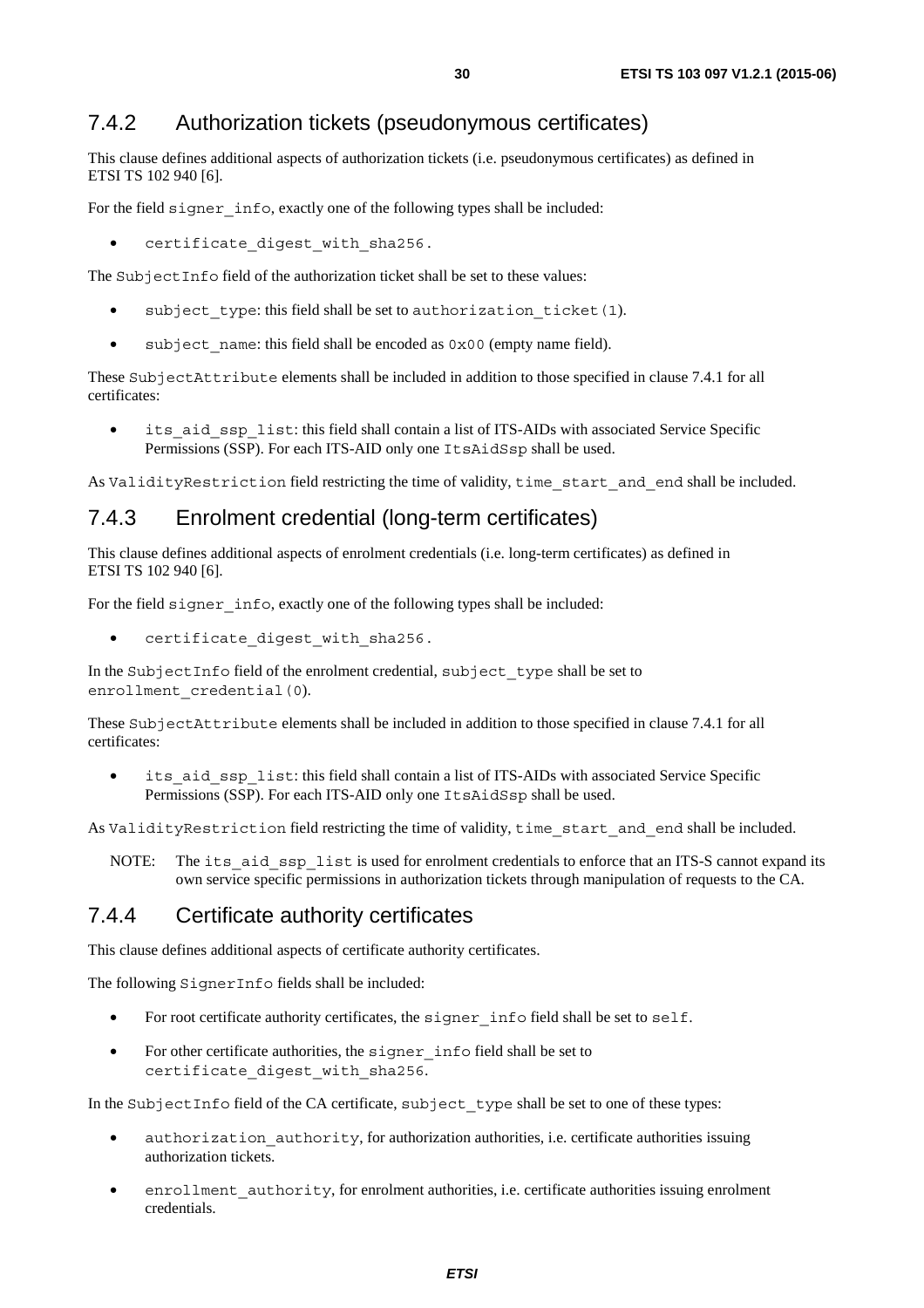• root ca, for root certificate authorities.

These SubjectAttribute elements shall be included in addition to those specified in clause [7.](#page-28-0)4.1 for authorization authority and enrolment authority certificates:

• its aid list: this field shall contain a list of ITS-AIDs. Each ITS-AID shall be unique in the its aid list.

As [ValidityRestriction](#page-24-0) field restricting the time of validity, time\_start\_and\_end shall be included.

NOTE: The authorization and enrolment authority certificates contain an its\_aid\_list, because a CA should not be able to create certificates for ITS stations containing ITS-AIDs that the CA was not authorized to by the root CA.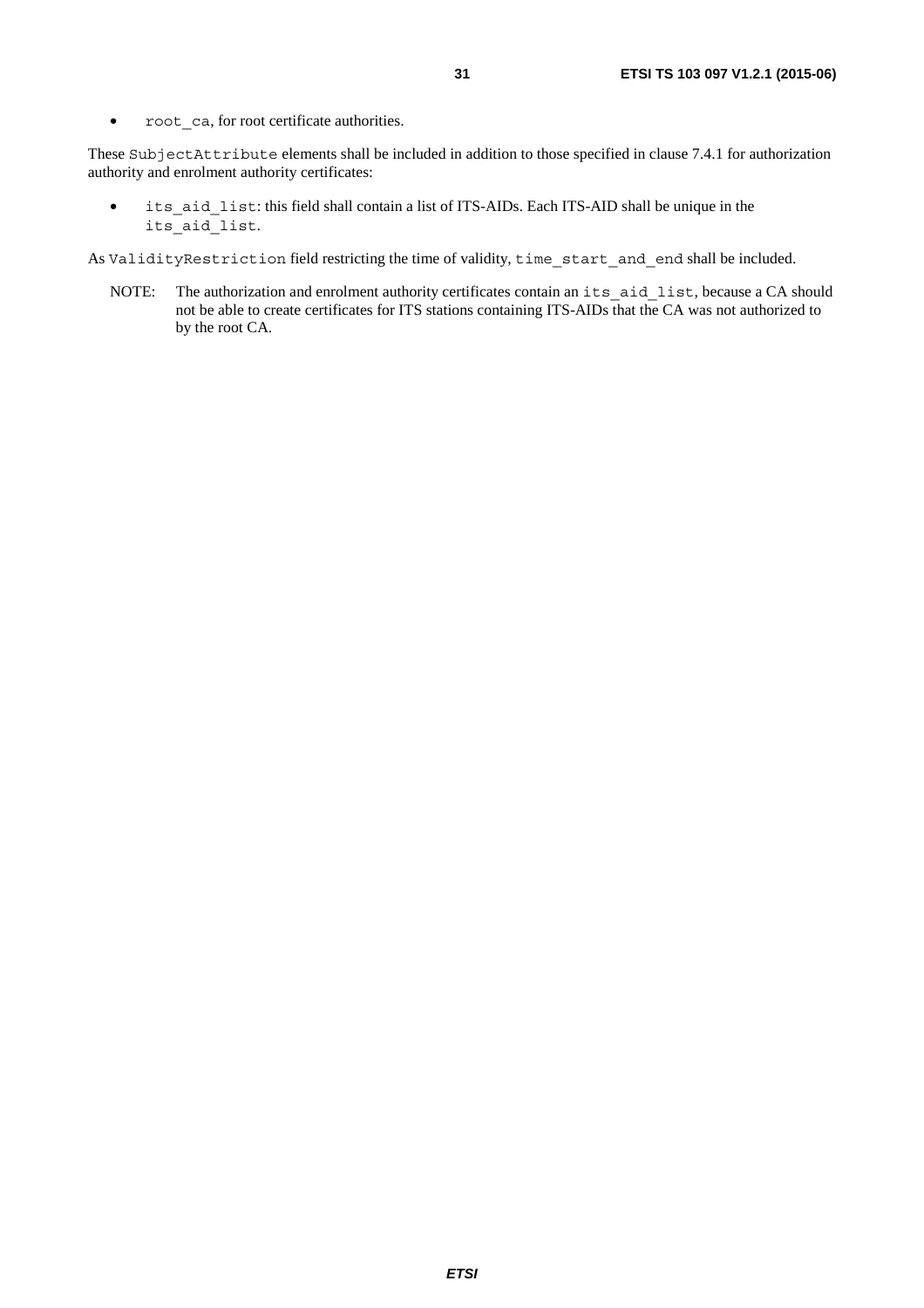# <span id="page-31-0"></span>Annex A (informative): Data structure examples

# A.1 Example security envelope structure for CAM

The following structure shown in table A.1 is an example security header for a CAM message. The header transports the generation time, identifies the payload as signed, and includes the hash of a certificate, that is, no full certificate is included in this case. Finally, an ECDSA NIST P-256 based signature is attached.

| <b>Element</b>                          | Value    | <b>Description</b>             | Length<br>in octets |
|-----------------------------------------|----------|--------------------------------|---------------------|
| SecuredMessage                          |          |                                |                     |
| uint8 protocol_version                  | 0x02     |                                |                     |
| HeaderField header_fields <var></var>   | 0x15     | length: 21 octets              |                     |
| HeaderFieldType type                    | 0x80     | signer_info                    |                     |
| SignerInfoType signer_info              | 0x01     | certificate_digest_with_sha256 |                     |
| HashedId8 digest                        | $\cdots$ |                                | 8                   |
| HeaderFieldType type                    | 0x00     | generation_time                |                     |
| Time64 generation_time                  | $\cdots$ |                                | 8                   |
| HeaderFieldType type                    | 0x05     | its_aid                        |                     |
| IntX its aid                            | .        | <b>ITS-AID for CAM</b>         |                     |
| Payload payload_field                   |          | payload                        |                     |
| PaylodType payload_type                 | 0x01     | signed                         |                     |
| opaque data <var></var>                 | 0x00     | length: 0 octets               | 1                   |
| [raw payload data]                      |          |                                | 0                   |
| TrailerField trailer_fields <var></var> | 0x43     | length: 67 octets              |                     |
| TrailerFieldType type                   | 0x01     | signature                      |                     |
| PublicKeyAlgorithm algorithm            | 0x00     | ecdsa_nistp256_with_sha_256    |                     |
| EcdsaSignature ecdsa_signature          |          |                                |                     |
| <b>EccPoint R</b>                       |          |                                |                     |
| EccPointType type                       | 0x00     | x coordinate only              | 1                   |
| opaque x[32]                            |          |                                | 32                  |
| opaque s[32]                            |          |                                | 32                  |

#### **Table A.1: An example signed header for CAM**

The total size of the security header structure is 93 octets.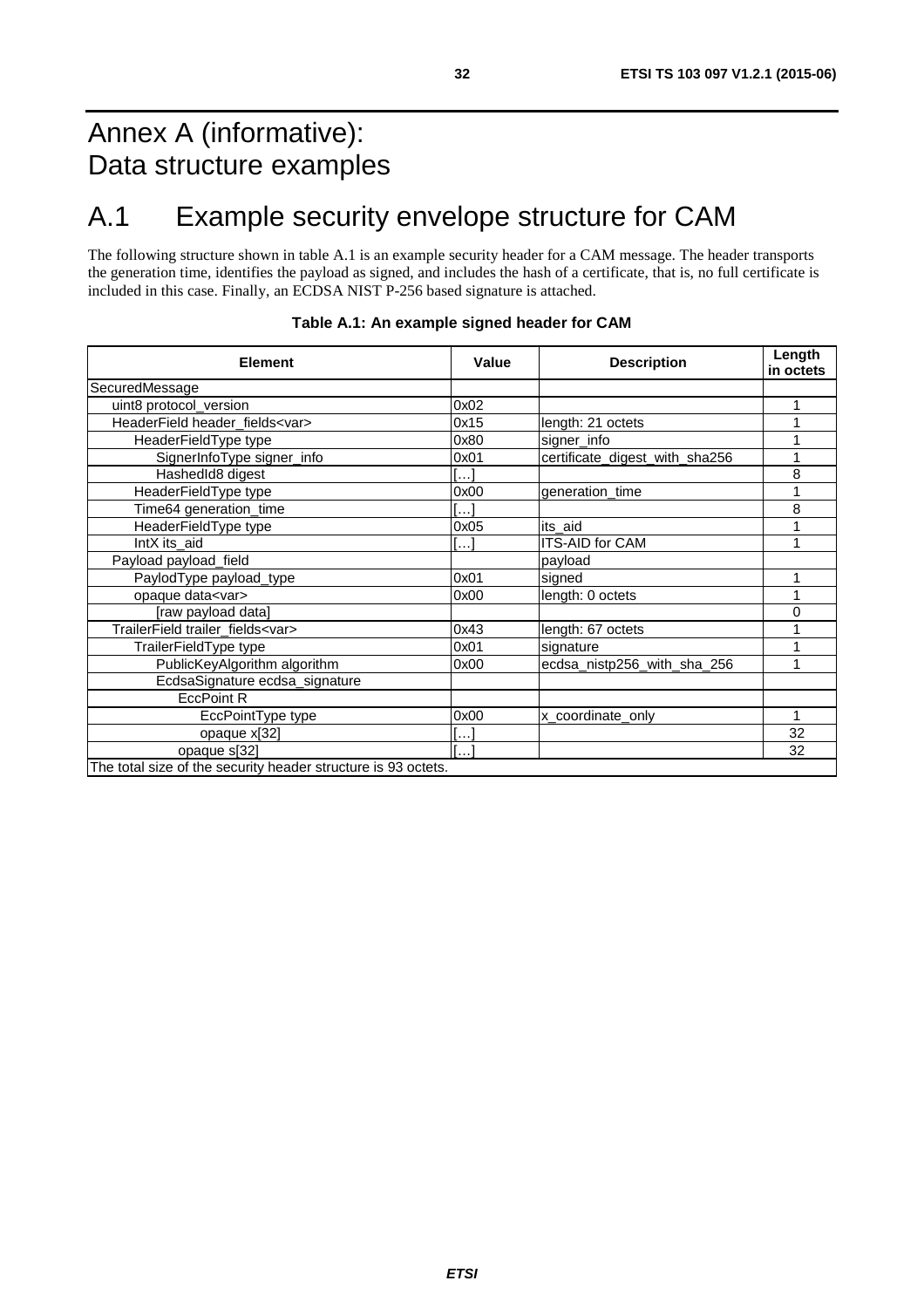# <span id="page-32-0"></span>A.2 Example structure of a certificate

The following structure shown in table A.2 is an example of a certificate.

| <b>Element</b>                                        |            | <b>Description</b>              | Length in<br>octets |
|-------------------------------------------------------|------------|---------------------------------|---------------------|
| Certificate                                           |            |                                 |                     |
| uint8 version                                         |            |                                 | 1                   |
| SignerInfo signer_info                                |            |                                 |                     |
| SignerInfoType type                                   |            | certificate_digest_with_sha256  | 1                   |
| HashedId8 digest                                      |            |                                 | 8                   |
| SubjectInfo subject_info                              |            |                                 |                     |
| SubjectType type                                      |            | authorization_ticket            | 1                   |
| opaque subject_name <var></var>                       |            | length: $0 \rightarrow$ no name | 1                   |
| [subject name]                                        |            |                                 | 0                   |
| SubjectAttribute subject_attributes <var></var>       |            | length: 43                      | 1                   |
| SubjectAttributeType type                             |            | verification_key                | 1                   |
| PublicKey key                                         |            |                                 |                     |
| PublicKeyAlgorithm algorithm                          | 0x00       | ecdsa_nistp256_with_sha256      | 1                   |
| EccPoint public_key                                   |            |                                 |                     |
| EccPointType type                                     | 0x02       | compressed_lsb_y_0              | 1                   |
| opaque x[32]                                          |            |                                 | 32                  |
| SubjectAttributeType type                             | 0x02       | assurance level                 | 1                   |
| SubjectAssurance assurance_level                      |            | level_4_confidence_3            | 1                   |
| SubjectAttributeType type                             |            | its_aid_ssp_list                | 1                   |
| ItsAidSsp its_aid_ssp_list <var></var>                | 0x04<br>[] | length: 4 octets                | 1                   |
| IntX its_aid                                          |            |                                 | 1                   |
| opaque service_specific_permissions <var></var>       |            | length: 2 octets                | 1                   |
| [service specific permissions]                        |            |                                 | 2                   |
| ValidityRestriction validity_restrictions <var></var> |            | length: 9 octets                | 1                   |
| ValidityRestrictionType type                          |            | time_start_and_end              | 1                   |
| Time32 start_validity                                 |            |                                 | 4                   |
| Time32 end_validity                                   |            |                                 | 4                   |
| Signature signature                                   |            |                                 |                     |
| PublicKeyAlgorithm algorithm                          | 0x00       | ecdsa_nistp256_with_sha256      | 1                   |
| EcdsaSignature ecdsa_signature                        |            |                                 |                     |
| <b>EccPoint R</b>                                     |            |                                 |                     |
| EccPointType type                                     |            | x_coordinate_only               | 1                   |
| opaque x[32]                                          |            |                                 | 32                  |
| opaque s[32]                                          |            |                                 | 32                  |
| The total size of this certificate is 132 octets.     |            |                                 |                     |

#### **Table A.2: An example structure of a certificate**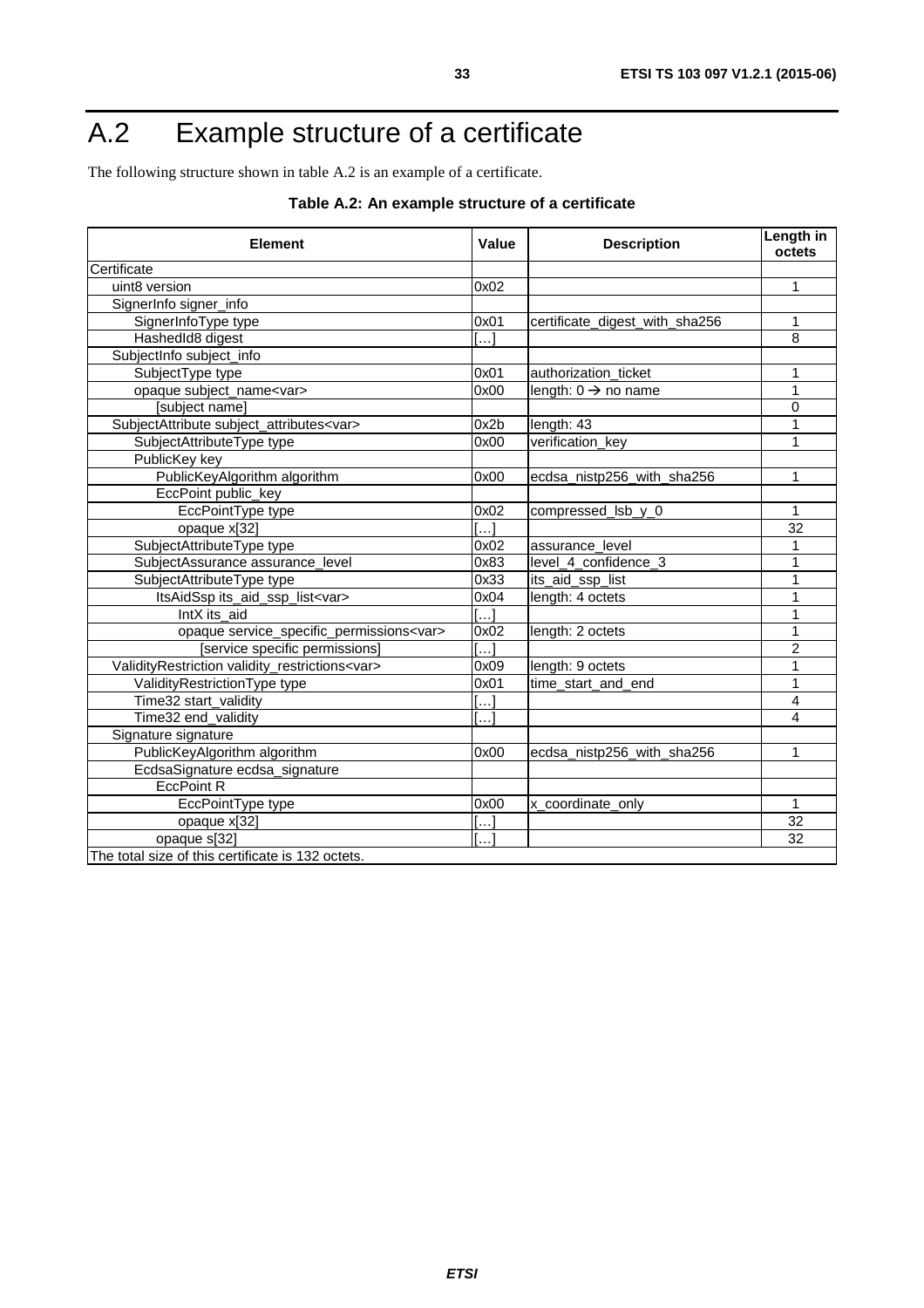## <span id="page-33-0"></span>Annex B (informative): Usage of ITS-AID and SSPs

An incoming secured message should only be accepted by the receiver if the payload of the secured message is consistent with the ITS-AID and SSP in the certificate. This consistency should be checked in two ways:

- 1) Within the security processing, the ITS-AID in the certificate can be checked for consistency with the its\_aid field in the SecuredMessage format.
- 2) At the point at which the data is processed (which may be in the receiving facilities layer or in the receiving application layer), the data can be checked for consistency with the ITS-AID and the SSP from the certificate. Architecturally, this check is carried out by the processing entity that processes the data payload of the SecuredMessage, not by the security processing services. This is because the security processing services cannot and should not be expected to be able to parse the data of all possible different applications and facilities. Thus, a full definition of a data exchange for applications or facilities that use signed messages should include a specification of the ITS-AID, a specification of the SSP, and a definition of what it means for the data itself to be consistent with the ITS-AID and SSP.

The use of ITS-AID and SSP therefore includes the following steps:

- 1) At the design stage, the group defining a given data exchange determines whether the exchanges are to be signed with ETSI TS 103 097 certificates. If they are, the group reserves an ITS-AID and defines an SSP.
- 2) When an ITS-Station is initialized with the ability to carry out a data exchange, it requests certificates with the appropriate ITS-AID and SSP.
- 3) An Authorization Authority determines whether the ITS-Station is entitled to that ITS-AID and SSP, using methods outside the scope of the present document to make that determination. It issues the certificates to the ITS-S.
- 4) The sending ITS-Station generates a message that is consistent with the ITS-AID and SSP, and uses the private key corresponding to the certificate to sign that message.
- 5) On the receiving side, the security processing checks that the message was correctly cryptographically signed, is not a replay (if appropriate), etc.
- 6) On the receiving side, the data processing entity (which may be an application or the facilities layer) uses the ITS-AID and SSP from the certificate to check that the data is consistent with those permissions. This means that the ITS-AID and SSP should be made available to the data processing entity, for example by passing them across an interface from the security processing, or by passing the entire certificate and letting the data processing entity extract the ITS-AID and SSP from the certificate, or by some other means.
- NOTE 1: The ITS-AID and SSP are contained in the certificate, which is cryptographically authenticated and authorized by the Authorization Authority. Because of this cryptographic authentication, it is impossible for the certificate holder to change their permissions without causing cryptographic authentication to fail.
- NOTE 2: The ETSI TS 103 097 certificate format allows a certificate to contain multiple (ITS-AID, SSP) pairs. In this case, the receiving side processing is expected to know which ITS-AID is to be used in conjunction with an incoming message.

One way to make the concept of SSP future proof is to add the version number of the corresponding facility to the SSP.

The interpretation of the SSP is specific for each facility. One possible way to implement it is to use a bit map to define which permissions a sender is authorized to use.

The bit value "1" then means that the sender is authorized to use the corresponding feature and consequently the bit value "0" means that the sender is not authorized to use it.